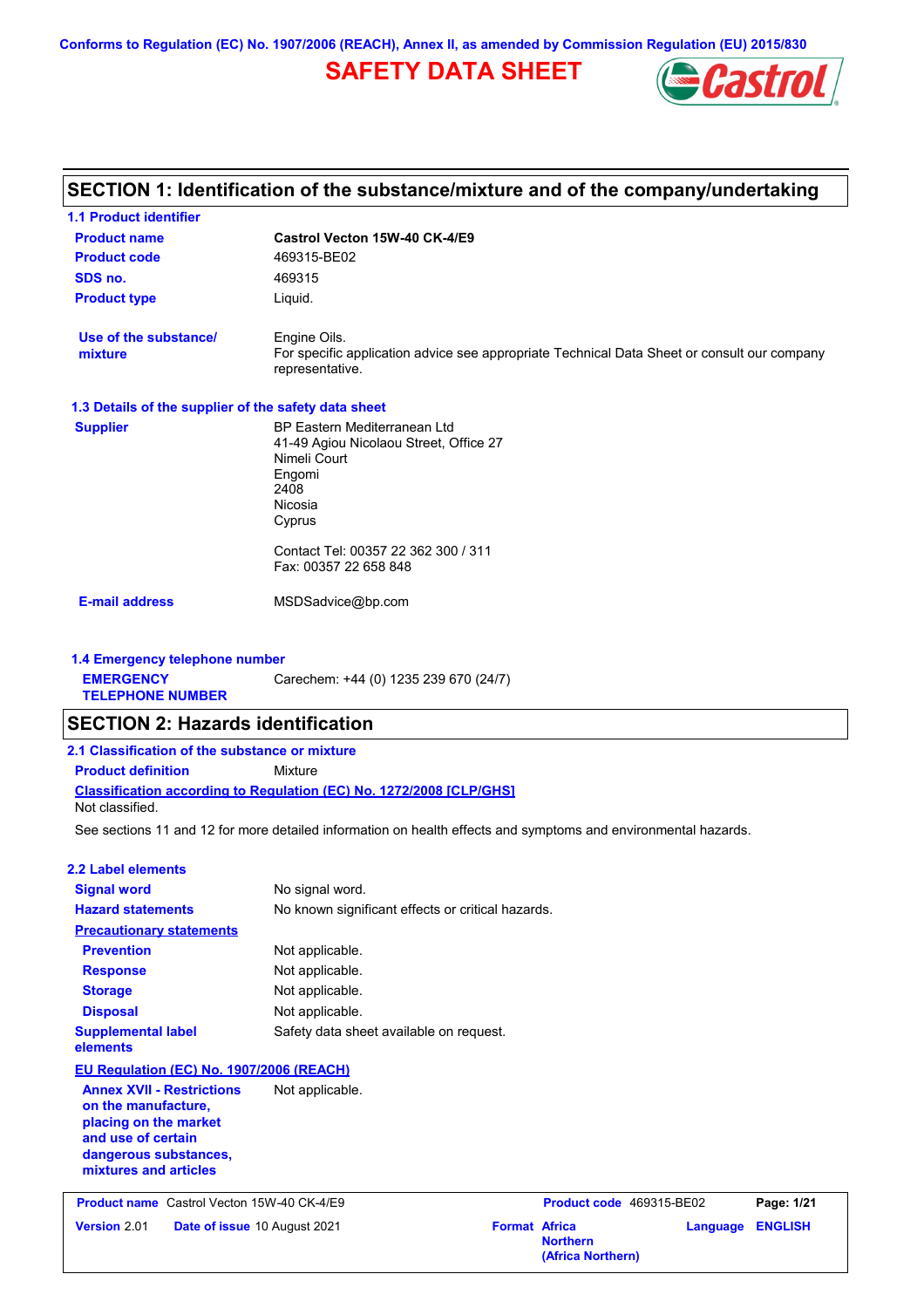## **SECTION 2: Hazards identification**

| <b>Special packaging requirements</b>                                                                                    |                                                                                                                                                                                                                          |
|--------------------------------------------------------------------------------------------------------------------------|--------------------------------------------------------------------------------------------------------------------------------------------------------------------------------------------------------------------------|
| <b>Containers to be fitted</b><br>with child-resistant<br>fastenings                                                     | Not applicable.                                                                                                                                                                                                          |
| <b>Tactile warning of danger</b>                                                                                         | Not applicable.                                                                                                                                                                                                          |
| 2.3 Other hazards                                                                                                        |                                                                                                                                                                                                                          |
| <b>Results of PBT and vPvB</b><br>assessment                                                                             | Product does not meet the criteria for PBT or vPvB according to Regulation (EC) No. 1907/2006,<br>Annex XIII.                                                                                                            |
| <b>Product meets the criteria</b><br>for PBT or vPvB according<br>to Regulation (EC) No.<br><b>1907/2006, Annex XIII</b> | This mixture does not contain any substances that are assessed to be a PBT or a vPvB.                                                                                                                                    |
| Other hazards which do<br>not result in classification                                                                   | Defatting to the skin.<br>USED ENGINE OILS<br>Used engine oil may contain hazardous components which have the potential to cause skin<br>cancer.<br>See Toxicological Information, section 11 of this Safety Data Sheet. |
|                                                                                                                          | Experimental data on one or more of the components has been used to determine all or part of<br>the hazard classification of this product.                                                                               |

## **SECTION 3: Composition/information on ingredients**

Mixture

Highly refined base oil (IP 346 DMSO extract < 3%). Proprietary performance additives. **Product definition**

| <b>Product/ingredient</b><br>name                                                                 | <b>Identifiers</b>                                                                        |     | $\frac{9}{6}$ | <b>Regulation (EC) No.</b><br>1272/2008 [CLP]                      | <b>Type</b> |
|---------------------------------------------------------------------------------------------------|-------------------------------------------------------------------------------------------|-----|---------------|--------------------------------------------------------------------|-------------|
| Distillates (petroleum), hydrotreated<br>heavy paraffinic                                         | REACH #: 01-2119484627-25 ≤5<br>EC: 265-157-1<br>CAS: 64742-54-7<br>Index: 649-467-00-8   |     |               | Asp. Tox. 1, H304                                                  | $[1]$       |
| Distillates (petroleum), solvent-<br>dewaxed heavy paraffinic                                     | REACH #: 01-2119471299-27 ≤3<br>$EC: 265-169-7$<br>CAS: 64742-65-0<br>Index: 649-474-00-6 |     |               | Asp. Tox. 1, H304                                                  | $[1]$       |
| reaction mass of isomers of:<br>C7-9-alkyl 3-(3,5-di-tert-butyl-<br>4-hydroxyphenyl) propionate   | REACH #: 01-0000015551-76 ≤3<br>EC: 406-040-9<br>CAS: 125643-61-0<br>Index: 607-530-00-7  |     |               | Aquatic Chronic 4, H413                                            | $[1]$       |
| Distillates (petroleum), solvent-<br>dewaxed light paraffinic                                     | REACH #: 01-2119480132-48<br>EC: 265-159-2<br>CAS: 64742-56-9<br>Index: 649-469-00-9      | -≤3 |               | Asp. Tox. 1, H304                                                  | $[1]$       |
| Paraffin oils (petroleum), catalytic<br>dewaxed heavy                                             | REACH #: 01-2119487080-42 ≤3<br>EC: 265-174-4<br>CAS: 64742-70-7<br>Index: 649-477-00-2   |     |               | Asp. Tox. 1, H304                                                  | $[1]$       |
| zinc bis[O-(6-methylheptyl)] bis[O-(sec-REACH #: 01-2119543726-33<br>butyl)] bis(dithiophosphate) | EC: 298-577-9<br>CAS: 93819-94-4                                                          | -≤3 |               | Skin Irrit. 2, H315<br>Eye Dam. 1, H318<br>Aquatic Chronic 2, H411 | $[1]$       |

#### **See Section 16 for the full text of the H statements declared above.**

### **Type**

**3.2 Mixtures**

[1] Substance classified with a health or environmental hazard

[2] Substance with a workplace exposure limit

[3] Substance meets the criteria for PBT according to Regulation (EC) No. 1907/2006, Annex XIII

[4] Substance meets the criteria for vPvB according to Regulation (EC) No. 1907/2006, Annex XIII

[5] Substance of equivalent concern

[6] Additional disclosure due to company policy

Occupational exposure limits, if available, are listed in Section 8.

|                     | <b>Product name</b> Castrol Vecton 15W-40 CK-4/E9 |                      | <b>Product code</b> 469315-BE02      |                         | Page: 2/21 |
|---------------------|---------------------------------------------------|----------------------|--------------------------------------|-------------------------|------------|
| <b>Version 2.01</b> | <b>Date of issue 10 August 2021</b>               | <b>Format Africa</b> | <b>Northern</b><br>(Africa Northern) | <b>Language ENGLISH</b> |            |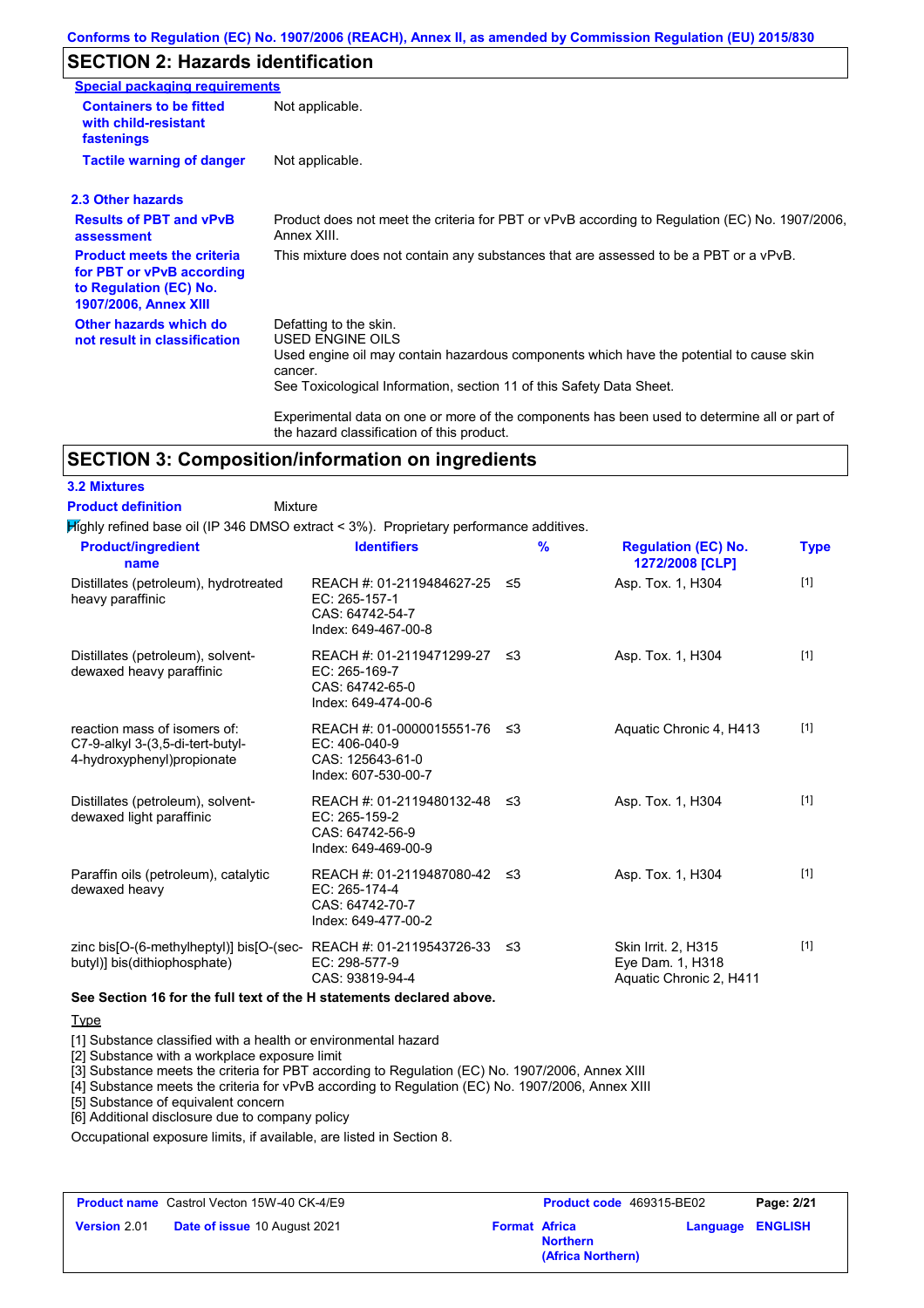## **SECTION 4: First aid measures**

#### Do not induce vomiting unless directed to do so by medical personnel. Get medical attention if symptoms occur. In case of contact, immediately flush eyes with plenty of water for at least 15 minutes. Eyelids should be held away from the eyeball to ensure thorough rinsing. Check for and remove any contact lenses. Get medical attention. **4.1 Description of first aid measures** If inhaled, remove to fresh air. Get medical attention if symptoms occur. **Ingestion Inhalation Eye contact Protection of first-aiders** No action shall be taken involving any personal risk or without suitable training. It may be dangerous to the person providing aid to give mouth-to-mouth resuscitation. **Skin contact** Wash skin thoroughly with soap and water or use recognised skin cleanser. Remove contaminated clothing and shoes. Wash clothing before reuse. Clean shoes thoroughly before reuse. Get medical attention if irritation develops.

#### **4.2 Most important symptoms and effects, both acute and delayed**

See Section 11 for more detailed information on health effects and symptoms.

| <b>Potential acute health effects</b> |                                                                                                                   |
|---------------------------------------|-------------------------------------------------------------------------------------------------------------------|
| <b>Inhalation</b>                     | Vapour inhalation under ambient conditions is not normally a problem due to low vapour<br>pressure.               |
| <b>Ingestion</b>                      | No known significant effects or critical hazards.                                                                 |
| <b>Skin contact</b>                   | Defatting to the skin. May cause skin dryness and irritation.                                                     |
| Eye contact                           | Not classified as an eye irritant. Based on data available for this or related materials.                         |
|                                       | Delayed and immediate effects as well as chronic effects from short and long-term exposure                        |
| <b>Inhalation</b>                     | Overexposure to the inhalation of airborne droplets or aerosols may cause irritation of the<br>respiratory tract. |
| <b>Ingestion</b>                      | Ingestion of large quantities may cause nausea and diarrhoea.                                                     |
| <b>Skin contact</b>                   | Prolonged or repeated contact can defat the skin and lead to irritation and/or dermatitis.                        |
| Eye contact                           | Potential risk of transient stinging or redness if accidental eye contact occurs.                                 |

#### **4.3 Indication of any immediate medical attention and special treatment needed**

| <b>Notes to physician</b>                                                                                                                                           | Treatment should in general be symptomatic and directed to relieving any effects.                                                                                                                                                                                                                                                                                 |  |  |
|---------------------------------------------------------------------------------------------------------------------------------------------------------------------|-------------------------------------------------------------------------------------------------------------------------------------------------------------------------------------------------------------------------------------------------------------------------------------------------------------------------------------------------------------------|--|--|
| <b>SECTION 5: Firefighting measures</b>                                                                                                                             |                                                                                                                                                                                                                                                                                                                                                                   |  |  |
| 5.1 Extinguishing media                                                                                                                                             |                                                                                                                                                                                                                                                                                                                                                                   |  |  |
| <b>Suitable extinguishing</b><br>media                                                                                                                              | In case of fire, use foam, dry chemical or carbon dioxide extinguisher or spray.                                                                                                                                                                                                                                                                                  |  |  |
| <b>Unsuitable extinguishing</b><br>media                                                                                                                            | Do not use water jet. The use of a water jet may cause the fire to spread by splashing the<br>burning product.                                                                                                                                                                                                                                                    |  |  |
| 5.2 Special hazards arising from the substance or mixture                                                                                                           |                                                                                                                                                                                                                                                                                                                                                                   |  |  |
| <b>Hazards from the</b><br>In a fire or if heated, a pressure increase will occur and the container may burst.<br>substance or mixture                              |                                                                                                                                                                                                                                                                                                                                                                   |  |  |
| <b>Hazardous combustion</b><br>Combustion products may include the following:<br>carbon oxides (CO, CO <sub>2</sub> ) (carbon monoxide, carbon dioxide)<br>products |                                                                                                                                                                                                                                                                                                                                                                   |  |  |
| 5.3 Advice for firefighters                                                                                                                                         |                                                                                                                                                                                                                                                                                                                                                                   |  |  |
| <b>Special precautions for</b><br>fire-fighters                                                                                                                     | No action shall be taken involving any personal risk or without suitable training. Promptly<br>isolate the scene by removing all persons from the vicinity of the incident if there is a fire.                                                                                                                                                                    |  |  |
| <b>Special protective</b><br>equipment for fire-fighters                                                                                                            | Fire-fighters should wear appropriate protective equipment and self-contained breathing<br>apparatus (SCBA) with a full face-piece operated in positive pressure mode. Clothing for fire-<br>fighters (including helmets, protective boots and gloves) conforming to European standard EN<br>469 will provide a basic level of protection for chemical incidents. |  |  |

|                     | <b>Product name</b> Castrol Vecton 15W-40 CK-4/E9 |                      | <b>Product code</b> 469315-BE02      |                         | Page: 3/21 |
|---------------------|---------------------------------------------------|----------------------|--------------------------------------|-------------------------|------------|
| <b>Version</b> 2.01 | <b>Date of issue 10 August 2021</b>               | <b>Format Africa</b> | <b>Northern</b><br>(Africa Northern) | <b>Language ENGLISH</b> |            |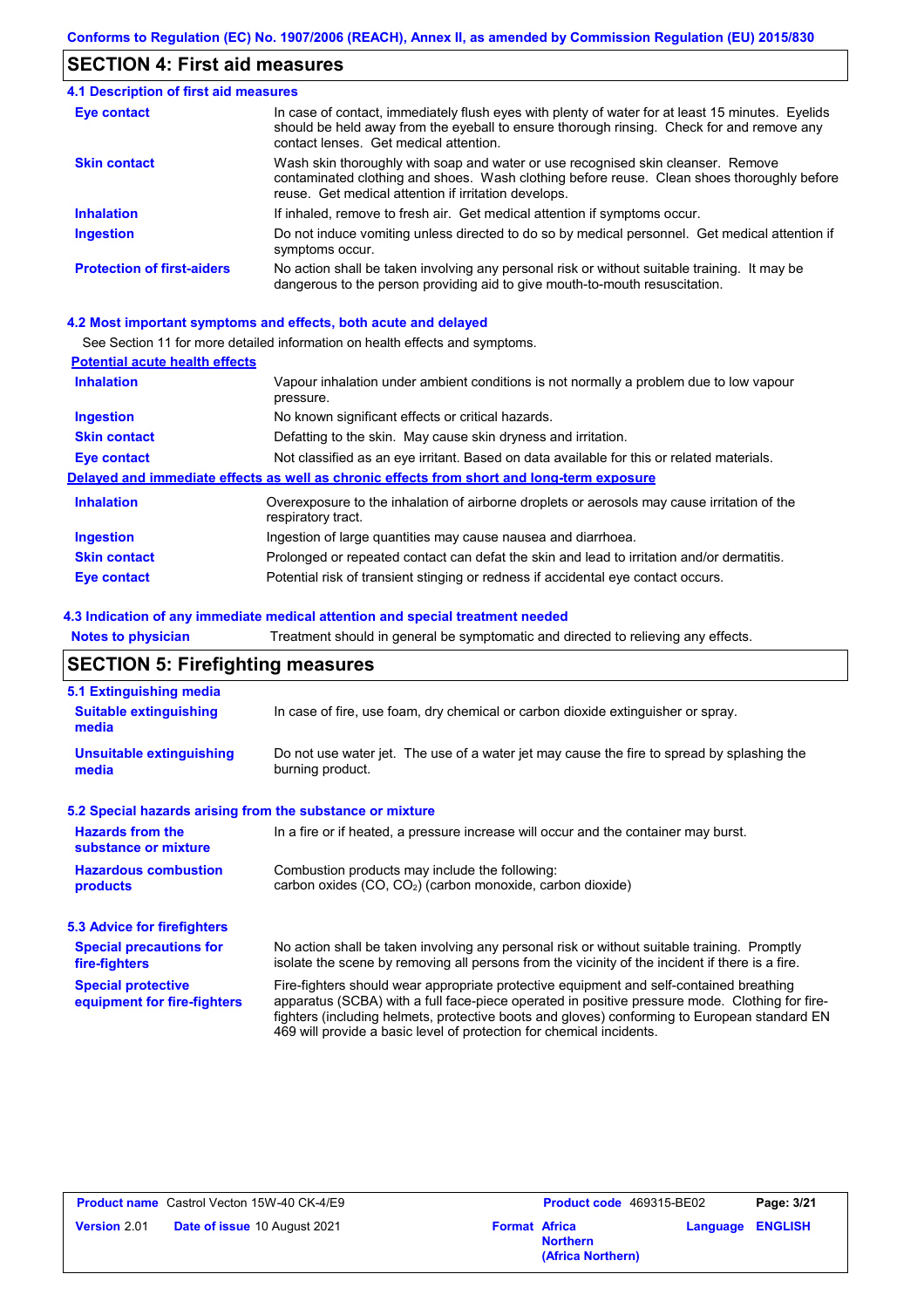## **SECTION 6: Accidental release measures**

|                                                          | 6.1 Personal precautions, protective equipment and emergency procedures                                                                                                                                                                                                                                                                                                                        |  |  |
|----------------------------------------------------------|------------------------------------------------------------------------------------------------------------------------------------------------------------------------------------------------------------------------------------------------------------------------------------------------------------------------------------------------------------------------------------------------|--|--|
| For non-emergency<br>personnel                           | No action shall be taken involving any personal risk or without suitable training. Evacuate<br>surrounding areas. Keep unnecessary and unprotected personnel from entering. Do not touch<br>or walk through spilt material. Floors may be slippery; use care to avoid falling. Put on<br>appropriate personal protective equipment.                                                            |  |  |
| For emergency responders                                 | Entry into a confined space or poorly ventilated area contaminated with vapour, mist or fume is<br>extremely hazardous without the correct respiratory protective equipment and a safe system of<br>work. Wear self-contained breathing apparatus. Wear a suitable chemical protective suit.<br>Chemical resistant boots. See also the information in "For non-emergency personnel".           |  |  |
| <b>6.2 Environmental</b><br>precautions                  | Avoid dispersal of spilt material and runoff and contact with soil, waterways, drains and sewers.<br>Inform the relevant authorities if the product has caused environmental pollution (sewers,<br>waterways, soil or air).                                                                                                                                                                    |  |  |
| 6.3 Methods and material for containment and cleaning up |                                                                                                                                                                                                                                                                                                                                                                                                |  |  |
| <b>Small spill</b>                                       | Stop leak if without risk. Move containers from spill area. Absorb with an inert material and<br>place in an appropriate waste disposal container. Dispose of via a licensed waste disposal<br>contractor.                                                                                                                                                                                     |  |  |
| <b>Large spill</b>                                       | Stop leak if without risk. Move containers from spill area. Prevent entry into sewers, water<br>courses, basements or confined areas. Contain and collect spillage with non-combustible,<br>absorbent material e.g. sand, earth, vermiculite or diatomaceous earth and place in container<br>for disposal according to local regulations. Dispose of via a licensed waste disposal contractor. |  |  |
| 6.4 Reference to other<br><b>sections</b>                | See Section 1 for emergency contact information.<br>See Section 5 for firefighting measures.<br>See Section 8 for information on appropriate personal protective equipment.<br>See Section 12 for environmental precautions.<br>See Section 13 for additional waste treatment information.                                                                                                     |  |  |

## **SECTION 7: Handling and storage**

## **7.1 Precautions for safe handling**

| <b>Protective measures</b>                                                           | Put on appropriate personal protective equipment.                                                                                                                                                                                                                                                                                                                                                                                                                                        |
|--------------------------------------------------------------------------------------|------------------------------------------------------------------------------------------------------------------------------------------------------------------------------------------------------------------------------------------------------------------------------------------------------------------------------------------------------------------------------------------------------------------------------------------------------------------------------------------|
| <b>Advice on general</b><br>occupational hygiene                                     | Eating, drinking and smoking should be prohibited in areas where this material is handled.<br>stored and processed. Wash thoroughly after handling. Remove contaminated clothing and<br>protective equipment before entering eating areas. See also Section 8 for additional<br>information on hygiene measures.                                                                                                                                                                         |
| <b>7.2 Conditions for safe</b><br>storage, including any<br><b>incompatibilities</b> | Store in accordance with local requlations. Store in a dry, cool and well-ventilated area, away<br>from incompatible materials (see Section 10). Keep away from heat and direct sunlight. Keep<br>container tightly closed and sealed until ready for use. Containers that have been opened must<br>be carefully resealed and kept upright to prevent leakage. Store and use only in equipment/<br>containers designed for use with this product. Do not store in unlabelled containers. |
| <b>Not suitable</b>                                                                  | Prolonged exposure to elevated temperature.                                                                                                                                                                                                                                                                                                                                                                                                                                              |

## **SECTION 8: Exposure controls/personal protection**

#### **8.1 Control parameters**

#### **Occupational exposure limits**

No exposure limit value known.

Whilst specific OELs for certain components may be shown in this section, other components may be present in any mist, vapour or dust produced. Therefore, the specific OELs may not be applicable to the product as a whole and are provided for guidance only.

**Recommended monitoring procedures** If this product contains ingredients with exposure limits, personal, workplace atmosphere or biological monitoring may be required to determine the effectiveness of the ventilation or other control measures and/or the necessity to use respiratory protective equipment. Reference should be made to monitoring standards, such as the following: European Standard EN 689 (Workplace atmospheres - Guidance for the assessment of exposure by inhalation to chemical agents for comparison with limit values and measurement strategy) European Standard EN 14042 (Workplace atmospheres - Guide for the application and use of procedures for the assessment of exposure to chemical and biological agents) European Standard EN 482 (Workplace atmospheres - General requirements for the performance of procedures for the measurement of chemical agents) Reference to national guidance documents for methods for the determination of hazardous substances will also be required.

### **Derived No Effect Level**

|                     | <b>Product name</b> Castrol Vecton 15W-40 CK-4/E9 |                      | <b>Product code</b> 469315-BE02      |                         | Page: 4/21 |
|---------------------|---------------------------------------------------|----------------------|--------------------------------------|-------------------------|------------|
| <b>Version 2.01</b> | <b>Date of issue 10 August 2021</b>               | <b>Format Africa</b> | <b>Northern</b><br>(Africa Northern) | <b>Language ENGLISH</b> |            |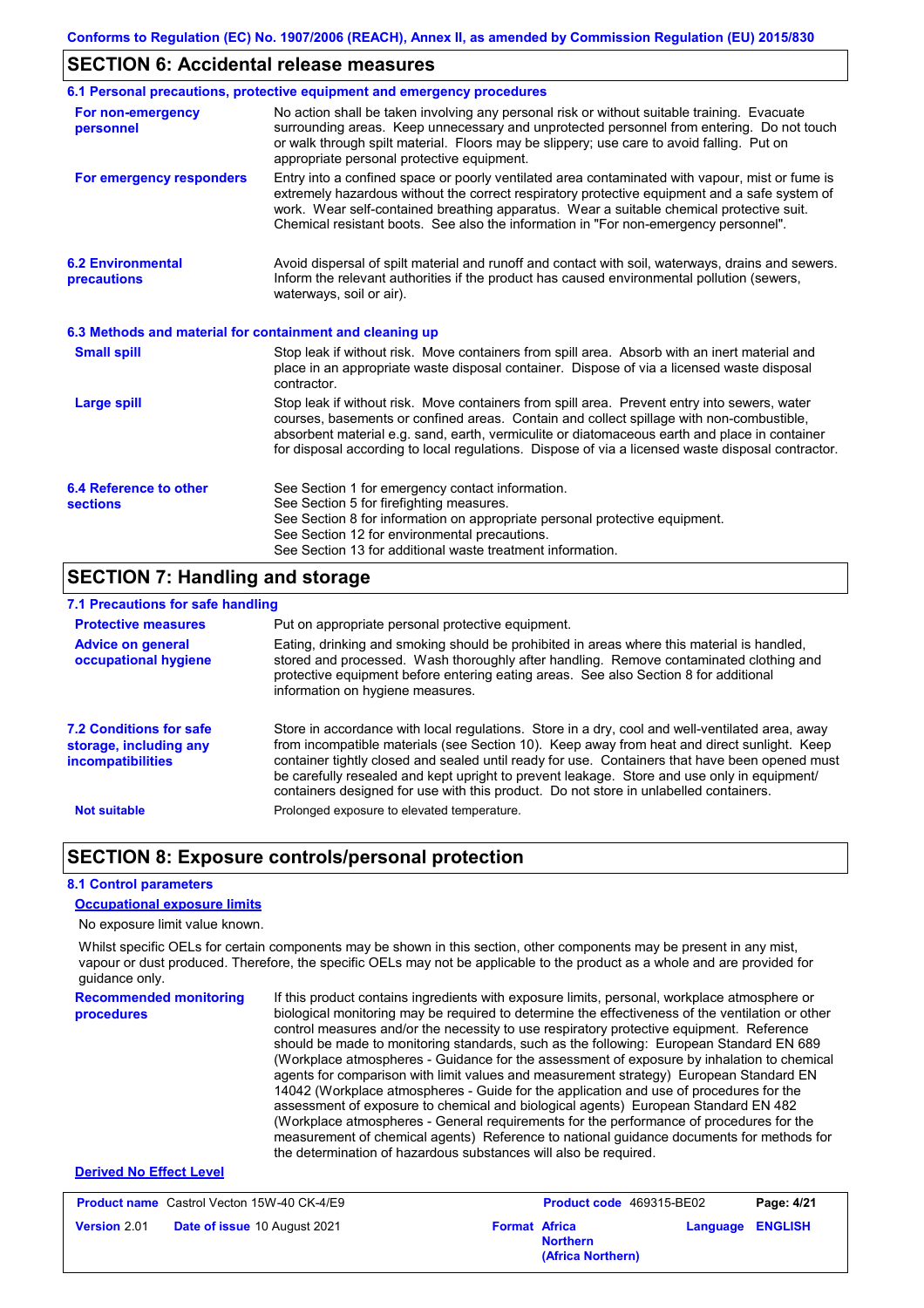# **SECTION 8: Exposure controls/personal protection**

No DNELs/DMELs available.

## **Predicted No Effect Concentration**

No PNECs available

| <b>8.2 Exposure controls</b>                      |                                                                                                                                                                                                                                                                                                                                                                                                                                                                                                                                                                                                                                                                                                                                                                                                                                                                                                                                                                                                         |
|---------------------------------------------------|---------------------------------------------------------------------------------------------------------------------------------------------------------------------------------------------------------------------------------------------------------------------------------------------------------------------------------------------------------------------------------------------------------------------------------------------------------------------------------------------------------------------------------------------------------------------------------------------------------------------------------------------------------------------------------------------------------------------------------------------------------------------------------------------------------------------------------------------------------------------------------------------------------------------------------------------------------------------------------------------------------|
| <b>Appropriate engineering</b><br><b>controls</b> | Provide exhaust ventilation or other engineering controls to keep the relevant airborne<br>concentrations below their respective occupational exposure limits.<br>All activities involving chemicals should be assessed for their risks to health, to ensure<br>exposures are adequately controlled. Personal protective equipment should only be considered<br>after other forms of control measures (e.g. engineering controls) have been suitably evaluated.<br>Personal protective equipment should conform to appropriate standards, be suitable for use, be<br>kept in good condition and properly maintained.<br>Your supplier of personal protective equipment should be consulted for advice on selection and<br>appropriate standards. For further information contact your national organisation for standards.<br>The final choice of protective equipment will depend upon a risk assessment. It is important to<br>ensure that all items of personal protective equipment are compatible. |
| Individual protection measures                    |                                                                                                                                                                                                                                                                                                                                                                                                                                                                                                                                                                                                                                                                                                                                                                                                                                                                                                                                                                                                         |
| <b>Hygiene measures</b>                           | Wash hands, forearms and face thoroughly after handling chemical products, before eating,<br>smoking and using the lavatory and at the end of the working period. Ensure that eyewash<br>stations and safety showers are close to the workstation location.                                                                                                                                                                                                                                                                                                                                                                                                                                                                                                                                                                                                                                                                                                                                             |
| <b>Respiratory protection</b>                     | In case of insufficient ventilation, wear suitable respiratory equipment.<br>The correct choice of respiratory protection depends upon the chemicals being handled, the<br>conditions of work and use, and the condition of the respiratory equipment. Safety procedures<br>should be developed for each intended application. Respiratory protection equipment should<br>therefore be chosen in consultation with the supplier/manufacturer and with a full assessment<br>of the working conditions.                                                                                                                                                                                                                                                                                                                                                                                                                                                                                                   |
| <b>Eye/face protection</b>                        | Safety glasses with side shields.                                                                                                                                                                                                                                                                                                                                                                                                                                                                                                                                                                                                                                                                                                                                                                                                                                                                                                                                                                       |
| <b>Skin protection</b>                            |                                                                                                                                                                                                                                                                                                                                                                                                                                                                                                                                                                                                                                                                                                                                                                                                                                                                                                                                                                                                         |
| <b>Hand protection</b>                            | <b>General Information:</b>                                                                                                                                                                                                                                                                                                                                                                                                                                                                                                                                                                                                                                                                                                                                                                                                                                                                                                                                                                             |
|                                                   | Because specific work environments and material handling practices vary, safety procedures<br>should be developed for each intended application. The correct choice of protective gloves<br>depends upon the chemicals being handled, and the conditions of work and use. Most gloves<br>provide protection for only a limited time before they must be discarded and replaced (even the<br>best chemically resistant gloves will break down after repeated chemical exposures).                                                                                                                                                                                                                                                                                                                                                                                                                                                                                                                        |
|                                                   | Gloves should be chosen in consultation with the supplier / manufacturer and taking account of<br>a full assessment of the working conditions.                                                                                                                                                                                                                                                                                                                                                                                                                                                                                                                                                                                                                                                                                                                                                                                                                                                          |
|                                                   | Recommended: Nitrile gloves.<br><b>Breakthrough time:</b>                                                                                                                                                                                                                                                                                                                                                                                                                                                                                                                                                                                                                                                                                                                                                                                                                                                                                                                                               |
|                                                   | Breakthrough time data are generated by glove manufacturers under laboratory test conditions<br>and represent how long a glove can be expected to provide effective permeation resistance. It<br>is important when following breakthrough time recommendations that actual workplace<br>conditions are taken into account. Always consult with your glove supplier for up-to-date<br>technical information on breakthrough times for the recommended glove type.<br>Our recommendations on the selection of gloves are as follows:                                                                                                                                                                                                                                                                                                                                                                                                                                                                      |
|                                                   | Continuous contact:                                                                                                                                                                                                                                                                                                                                                                                                                                                                                                                                                                                                                                                                                                                                                                                                                                                                                                                                                                                     |
|                                                   | Gloves with a minimum breakthrough time of 240 minutes, or >480 minutes if suitable gloves<br>can be obtained.<br>If suitable gloves are not available to offer that level of protection, gloves with shorter<br>breakthrough times may be acceptable as long as appropriate glove maintenance and<br>replacement regimes are determined and adhered to.                                                                                                                                                                                                                                                                                                                                                                                                                                                                                                                                                                                                                                                |
|                                                   | Short-term / splash protection:                                                                                                                                                                                                                                                                                                                                                                                                                                                                                                                                                                                                                                                                                                                                                                                                                                                                                                                                                                         |
|                                                   | Recommended breakthrough times as above.<br>It is recognised that for short-term, transient exposures, gloves with shorter breakthrough times<br>may commonly be used. Therefore, appropriate maintenance and replacement regimes must<br>be determined and rigorously followed.                                                                                                                                                                                                                                                                                                                                                                                                                                                                                                                                                                                                                                                                                                                        |
|                                                   | <b>Glove Thickness:</b>                                                                                                                                                                                                                                                                                                                                                                                                                                                                                                                                                                                                                                                                                                                                                                                                                                                                                                                                                                                 |
|                                                   | For general applications, we recommend gloves with a thickness typically greater than 0.35 mm.                                                                                                                                                                                                                                                                                                                                                                                                                                                                                                                                                                                                                                                                                                                                                                                                                                                                                                          |
| <b>Product name</b> Castrol Vector 15W-40 CK-4/EQ | <b>Product code</b> 460315-RE02<br>Dao: E/21                                                                                                                                                                                                                                                                                                                                                                                                                                                                                                                                                                                                                                                                                                                                                                                                                                                                                                                                                            |

|                     | <b>Product name</b> Castrol Vecton 15W-40 CK-4/E9 |                      |                                      | <b>Product code</b> 469315-BE02 | Page: 5/21 |
|---------------------|---------------------------------------------------|----------------------|--------------------------------------|---------------------------------|------------|
| <b>Version 2.01</b> | <b>Date of issue 10 August 2021</b>               | <b>Format Africa</b> | <b>Northern</b><br>(Africa Northern) | Language ENGLISH                |            |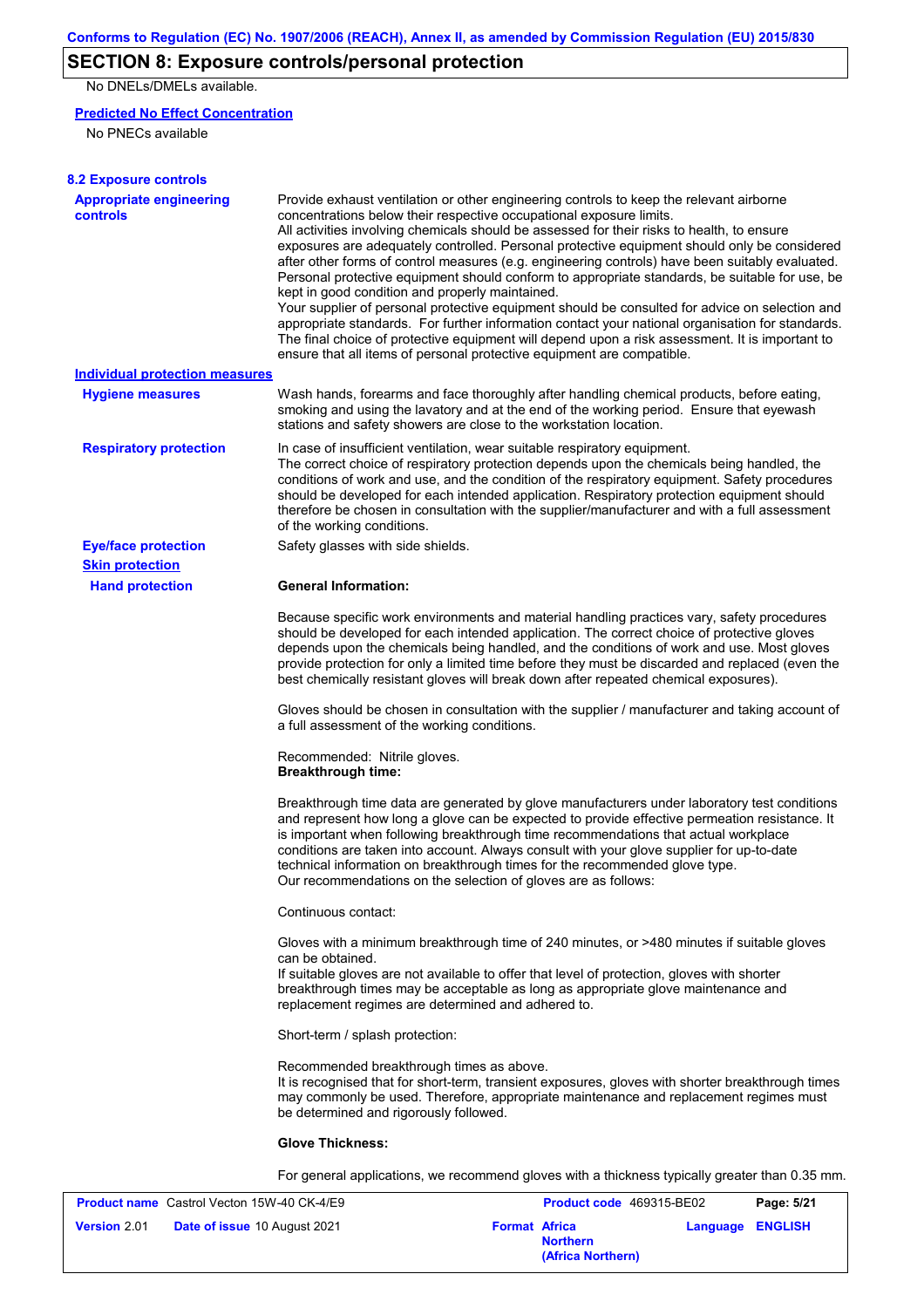# **SECTION 8: Exposure controls/personal protection**

|                                                  | It should be emphasised that glove thickness is not necessarily a good predictor of glove<br>resistance to a specific chemical, as the permeation efficiency of the glove will be dependent<br>on the exact composition of the glove material. Therefore, glove selection should also be based<br>on consideration of the task requirements and knowledge of breakthrough times.<br>Glove thickness may also vary depending on the glove manufacturer, the glove type and the<br>glove model. Therefore, the manufacturers' technical data should always be taken into account<br>to ensure selection of the most appropriate glove for the task.                                     |
|--------------------------------------------------|---------------------------------------------------------------------------------------------------------------------------------------------------------------------------------------------------------------------------------------------------------------------------------------------------------------------------------------------------------------------------------------------------------------------------------------------------------------------------------------------------------------------------------------------------------------------------------------------------------------------------------------------------------------------------------------|
|                                                  | Note: Depending on the activity being conducted, gloves of varying thickness may be required<br>for specific tasks. For example:                                                                                                                                                                                                                                                                                                                                                                                                                                                                                                                                                      |
|                                                  | • Thinner gloves (down to 0.1 mm or less) may be required where a high degree of manual<br>dexterity is needed. However, these gloves are only likely to give short duration protection and<br>would normally be just for single use applications, then disposed of.                                                                                                                                                                                                                                                                                                                                                                                                                  |
|                                                  | • Thicker gloves (up to 3 mm or more) may be required where there is a mechanical (as well<br>as a chemical) risk i.e. where there is abrasion or puncture potential.                                                                                                                                                                                                                                                                                                                                                                                                                                                                                                                 |
| <b>Skin and body</b>                             | Use of protective clothing is good industrial practice.<br>Personal protective equipment for the body should be selected based on the task being<br>performed and the risks involved and should be approved by a specialist before handling this<br>product.<br>Cotton or polyester/cotton overalls will only provide protection against light superficial<br>contamination that will not soak through to the skin. Overalls should be laundered on a regular<br>basis. When the risk of skin exposure is high (e.g. when cleaning up spillages or if there is a<br>risk of splashing) then chemical resistant aprons and/or impervious chemical suits and boots<br>will be required. |
| <b>Refer to standards:</b>                       | Respiratory protection: EN 529<br>Gloves: EN 420, EN 374<br>Eye protection: EN 166<br>Filtering half-mask: EN 149<br>Filtering half-mask with valve: EN 405<br>Half-mask: EN 140 plus filter<br>Full-face mask: EN 136 plus filter<br>Particulate filters: EN 143<br>Gas/combined filters: EN 14387                                                                                                                                                                                                                                                                                                                                                                                   |
| <b>Environmental exposure</b><br><b>controls</b> | Emissions from ventilation or work process equipment should be checked to ensure they<br>comply with the requirements of environmental protection legislation. In some cases, fume<br>scrubbers, filters or engineering modifications to the process equipment will be necessary to<br>reduce emissions to acceptable levels.                                                                                                                                                                                                                                                                                                                                                         |

# **SECTION 9: Physical and chemical properties**

| 9.1 Information on basic physical and chemical properties |                                                                                            |  |  |  |  |
|-----------------------------------------------------------|--------------------------------------------------------------------------------------------|--|--|--|--|
| <b>Appearance</b>                                         |                                                                                            |  |  |  |  |
| <b>Physical state</b>                                     | Liquid.                                                                                    |  |  |  |  |
| <b>Colour</b>                                             | Amber. [Light]                                                                             |  |  |  |  |
| <b>Odour</b>                                              | Not available. Not tested.                                                                 |  |  |  |  |
| <b>Odour threshold</b>                                    | Not available. Not tested.                                                                 |  |  |  |  |
| pH                                                        | Not applicable. Based on Solubility in Water (insoluble in water.).                        |  |  |  |  |
| <b>Melting point/freezing point</b>                       | Not applicable. Based on Composition/information on ingredients.                           |  |  |  |  |
| Initial boiling point and boiling<br>range                | Not available. Not tested.                                                                 |  |  |  |  |
| <b>Pour point</b>                                         | $-36 °C$                                                                                   |  |  |  |  |
| <b>Flash point</b>                                        | Closed cup: 205°C (401°F) [Pensky-Martens.]                                                |  |  |  |  |
| <b>Evaporation rate</b>                                   | Not relevant/applicable due to nature of the product. Based on low volatility.             |  |  |  |  |
| <b>Flammability (solid, gas)</b>                          | Not applicable. Based on physical state.                                                   |  |  |  |  |
| <b>Upper/lower flammability or</b><br>explosive limits    | Not available. Not tested.                                                                 |  |  |  |  |
| <b>Vapour pressure</b>                                    | <0.01 kPa (<0.075 mm Hg) [20°C (68°F)]                                                     |  |  |  |  |
| <b>Vapour density</b>                                     | $>1$ [Air = 1]                                                                             |  |  |  |  |
| <b>Relative density</b>                                   | $<$ 1                                                                                      |  |  |  |  |
| <b>Density</b>                                            | <1000 kg/m <sup>3</sup> (<1 g/cm <sup>3</sup> ) at 15 <sup>°</sup> C                       |  |  |  |  |
| <b>Solubility(ies)</b>                                    | insoluble in water.                                                                        |  |  |  |  |
| <b>Product name</b> Castrol Vecton 15W-40 CK-4/E9         | Product code 469315-BE02<br>Page: 6/21                                                     |  |  |  |  |
| Version 2.01<br>Date of issue 10 August 2021              | <b>Format Africa</b><br><b>ENGLISH</b><br>Language<br><b>Northern</b><br>(Africa Northern) |  |  |  |  |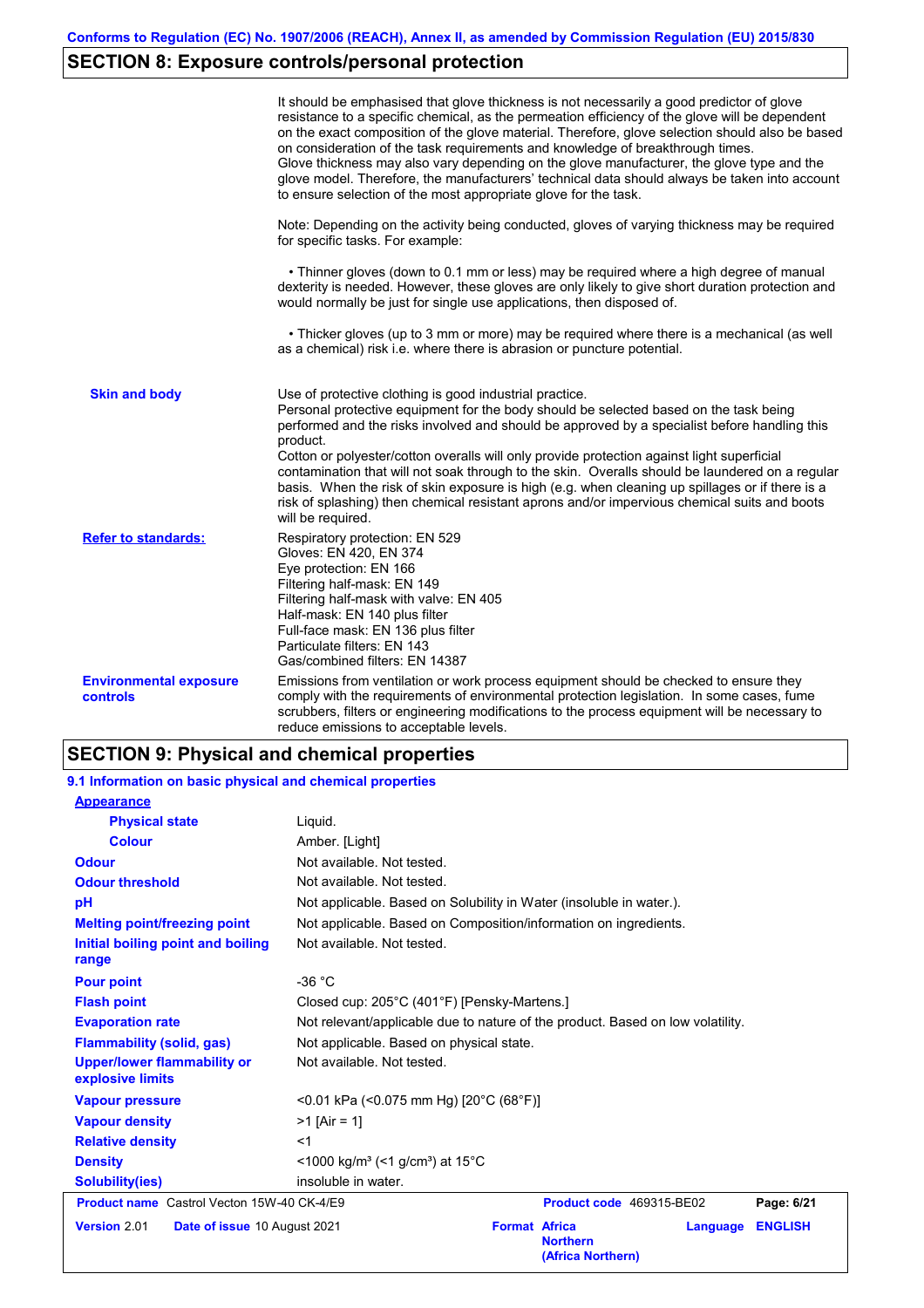# **SECTION 9: Physical and chemical properties**

| <b>Partition coefficient: n-octanol/</b><br>water | Not applicable. Substance is a hydrocarbon UVCB. Standard tests for this endpoint are<br>intended for single substances and are not appropriate for this complex substance. |
|---------------------------------------------------|-----------------------------------------------------------------------------------------------------------------------------------------------------------------------------|
| <b>Auto-ignition temperature</b>                  | Not available. Not tested.                                                                                                                                                  |
| <b>Decomposition temperature</b>                  | Not observed to decompose by final boiling point                                                                                                                            |
| <b>Viscosity</b>                                  | Kinematic: 107.6 mm <sup>2</sup> /s (107.6 cSt) at $40^{\circ}$ C<br>Kinematic: 14.6 to 15.2 mm <sup>2</sup> /s (14.6 to 15.2 cSt) at 100°C                                 |
| <b>Explosive properties</b>                       | Not considered explosive based on structural and oxygen balance considerations.                                                                                             |
| <b>Oxidising properties</b>                       | Not considered oxidizing based on structural considerations.                                                                                                                |

#### **9.2 Other information**

No additional information.

| <b>SECTION 10: Stability and reactivity</b>     |                                                                                                                                                                         |  |  |  |
|-------------------------------------------------|-------------------------------------------------------------------------------------------------------------------------------------------------------------------------|--|--|--|
| <b>10.1 Reactivity</b>                          | No specific test data available for this product. Refer to Conditions to avoid and Incompatible<br>materials for additional information.                                |  |  |  |
| <b>10.2 Chemical stability</b>                  | The product is stable.                                                                                                                                                  |  |  |  |
| 10.3 Possibility of<br>hazardous reactions      | Under normal conditions of storage and use, hazardous reactions will not occur.<br>Under normal conditions of storage and use, hazardous polymerisation will not occur. |  |  |  |
| <b>10.4 Conditions to avoid</b>                 | Avoid all possible sources of ignition (spark or flame).                                                                                                                |  |  |  |
| <b>10.5 Incompatible materials</b>              | Reactive or incompatible with the following materials: oxidising materials.                                                                                             |  |  |  |
| <b>10.6 Hazardous</b><br>decomposition products | Under normal conditions of storage and use, hazardous decomposition products should not be<br>produced.                                                                 |  |  |  |

# **SECTION 11: Toxicological information**

## **11.1 Information on toxicological effects**

### **Acute toxicity estimates**

|                                                                                            | <b>Product/ingredient name</b>                                                                                    | Oral (mg/<br>kg)                                                                          | <b>Dermal</b><br>(mg/kg) | <b>Inhalation</b><br>(gases)<br>(ppm) | <b>Inhalation</b><br>(vapours)<br>(mg/l) | <b>Inhalation</b><br>(dusts<br>and mists)<br>(mg/l) |                |
|--------------------------------------------------------------------------------------------|-------------------------------------------------------------------------------------------------------------------|-------------------------------------------------------------------------------------------|--------------------------|---------------------------------------|------------------------------------------|-----------------------------------------------------|----------------|
| zinc bis[O-(6-methylheptyl)] bis[O-(sec-butyl)] bis<br>(dithiophosphate)                   |                                                                                                                   | 2500                                                                                      | N/A                      | N/A                                   | N/A                                      | N/A                                                 |                |
| <b>Information on likely</b><br>routes of exposure                                         | Routes of entry anticipated: Dermal, Inhalation.                                                                  |                                                                                           |                          |                                       |                                          |                                                     |                |
| <b>Potential acute health effects</b>                                                      |                                                                                                                   |                                                                                           |                          |                                       |                                          |                                                     |                |
| <b>Inhalation</b>                                                                          | Vapour inhalation under ambient conditions is not normally a problem due to low vapour<br>pressure.               |                                                                                           |                          |                                       |                                          |                                                     |                |
| <b>Ingestion</b>                                                                           | No known significant effects or critical hazards.                                                                 |                                                                                           |                          |                                       |                                          |                                                     |                |
| <b>Skin contact</b>                                                                        |                                                                                                                   | Defatting to the skin. May cause skin dryness and irritation.                             |                          |                                       |                                          |                                                     |                |
| <b>Eye contact</b>                                                                         |                                                                                                                   | Not classified as an eye irritant. Based on data available for this or related materials. |                          |                                       |                                          |                                                     |                |
| Symptoms related to the physical, chemical and toxicological characteristics               |                                                                                                                   |                                                                                           |                          |                                       |                                          |                                                     |                |
| <b>Inhalation</b>                                                                          | No specific data.                                                                                                 |                                                                                           |                          |                                       |                                          |                                                     |                |
| <b>Ingestion</b>                                                                           | No specific data.                                                                                                 |                                                                                           |                          |                                       |                                          |                                                     |                |
| <b>Skin contact</b>                                                                        | Adverse symptoms may include the following:<br>irritation<br>dryness<br>cracking                                  |                                                                                           |                          |                                       |                                          |                                                     |                |
| <b>Eye contact</b>                                                                         | No specific data.                                                                                                 |                                                                                           |                          |                                       |                                          |                                                     |                |
| Delayed and immediate effects as well as chronic effects from short and long-term exposure |                                                                                                                   |                                                                                           |                          |                                       |                                          |                                                     |                |
| <b>Inhalation</b>                                                                          | Overexposure to the inhalation of airborne droplets or aerosols may cause irritation of the<br>respiratory tract. |                                                                                           |                          |                                       |                                          |                                                     |                |
| <b>Ingestion</b>                                                                           |                                                                                                                   | Ingestion of large quantities may cause nausea and diarrhoea.                             |                          |                                       |                                          |                                                     |                |
| <b>Skin contact</b>                                                                        | Prolonged or repeated contact can defat the skin and lead to irritation and/or dermatitis.                        |                                                                                           |                          |                                       |                                          |                                                     |                |
| <b>Product name</b> Castrol Vecton 15W-40 CK-4/E9                                          |                                                                                                                   |                                                                                           |                          | Product code 469315-BE02              |                                          |                                                     | Page: 7/21     |
| Version 2.01                                                                               | Date of issue 10 August 2021                                                                                      |                                                                                           | <b>Format Africa</b>     | <b>Northern</b><br>(Africa Northern)  |                                          | Language                                            | <b>ENGLISH</b> |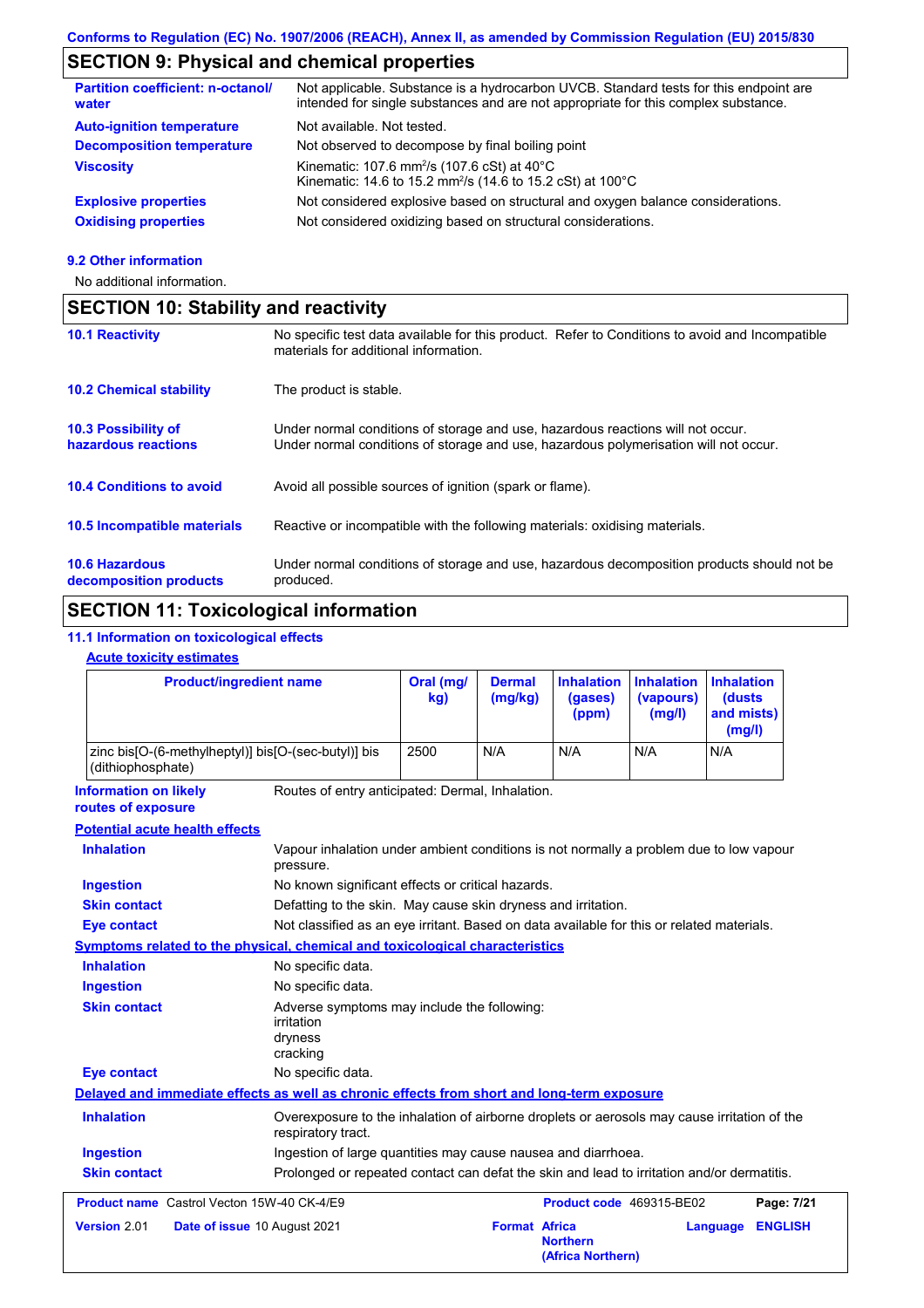## **SECTION 11: Toxicological information**

| <b>Eye contact</b>                      | Potential risk of transient stinging or redness if accidental eye contact occurs.                                                                                                                                                                                                                                                                                                                        |
|-----------------------------------------|----------------------------------------------------------------------------------------------------------------------------------------------------------------------------------------------------------------------------------------------------------------------------------------------------------------------------------------------------------------------------------------------------------|
| <b>Potential chronic health effects</b> |                                                                                                                                                                                                                                                                                                                                                                                                          |
| <b>General</b>                          | USED ENGINE OILS<br>Combustion products resulting from the operation of internal combustion engines contaminate<br>engine oils during use. Used engine oil may contain hazardous components which have the<br>potential to cause skin cancer. Frequent or prolonged contact with all types and makes of used<br>engine oil must therefore be avoided and a high standard of personal hygiene maintained. |
| <b>Carcinogenicity</b>                  | No known significant effects or critical hazards.                                                                                                                                                                                                                                                                                                                                                        |
| <b>Mutagenicity</b>                     | No known significant effects or critical hazards.                                                                                                                                                                                                                                                                                                                                                        |
| <b>Developmental effects</b>            | No known significant effects or critical hazards.                                                                                                                                                                                                                                                                                                                                                        |
| <b>Fertility effects</b>                | No known significant effects or critical hazards.                                                                                                                                                                                                                                                                                                                                                        |

# **SECTION 12: Ecological information**

**12.1 Toxicity**

**Environmental hazards** Not classified as dangerous

#### **12.2 Persistence and degradability**

Expected to be biodegradable.

### **12.3 Bioaccumulative potential**

This product is not expected to bioaccumulate through food chains in the environment.

| <b>12.4 Mobility in soil</b>                            |                                                                      |
|---------------------------------------------------------|----------------------------------------------------------------------|
| <b>Soil/water partition</b><br><b>coefficient (Koc)</b> | Not available.                                                       |
| <b>Mobility</b>                                         | Spillages may penetrate the soil causing ground water contamination. |

## **12.5 Results of PBT and vPvB assessment**

Product does not meet the criteria for PBT or vPvB according to Regulation (EC) No. 1907/2006, Annex XIII.

#### **12.6 Other adverse effects**

| <b>Other ecological information</b> | Spills may form a film on water surfaces causing physical damage to organisms. Oxygen |
|-------------------------------------|---------------------------------------------------------------------------------------|
|                                     | transfer could also be impaired.                                                      |

## **SECTION 13: Disposal considerations**

## **European waste catalogue (EWC) Hazardous waste** Yes. Where possible, arrange for product to be recycled. Dispose of via an authorised person/ licensed waste disposal contractor in accordance with local regulations. **Methods of disposal 13.1 Waste treatment methods Product**

| Waste code | <b>Waste designation</b>                |
|------------|-----------------------------------------|
| 13 02 08*  | other engine, gear and lubricating oils |

However, deviation from the intended use and/or the presence of any potential contaminants may require an alternative waste disposal code to be assigned by the end user.

| <b>Packaging</b>           |                                                                                                                                                                                                                                                                                                                                                                                                                                                                                                 |
|----------------------------|-------------------------------------------------------------------------------------------------------------------------------------------------------------------------------------------------------------------------------------------------------------------------------------------------------------------------------------------------------------------------------------------------------------------------------------------------------------------------------------------------|
| <b>Methods of disposal</b> | Where possible, arrange for product to be recycled. Dispose of via an authorised person/<br>licensed waste disposal contractor in accordance with local regulations.                                                                                                                                                                                                                                                                                                                            |
| <b>Special precautions</b> | This material and its container must be disposed of in a safe way. Care should be taken when<br>handling emptied containers that have not been cleaned or rinsed out. Empty containers or<br>liners may retain some product residues. Empty containers represent a fire hazard as they may<br>contain flammable product residues and vapour. Never weld, solder or braze empty containers.<br>Avoid dispersal of spilt material and runoff and contact with soil, waterways, drains and sewers. |
| <b>References</b>          | Commission 2014/955/EU<br>Directive 2008/98/EC                                                                                                                                                                                                                                                                                                                                                                                                                                                  |

| <b>Product name</b> Castrol Vecton 15W-40 CK-4/E9 |                                     | Product code 469315-BE02 |                                      | Page: 8/21              |  |
|---------------------------------------------------|-------------------------------------|--------------------------|--------------------------------------|-------------------------|--|
| <b>Version 2.01</b>                               | <b>Date of issue 10 August 2021</b> | <b>Format Africa</b>     | <b>Northern</b><br>(Africa Northern) | <b>Language ENGLISH</b> |  |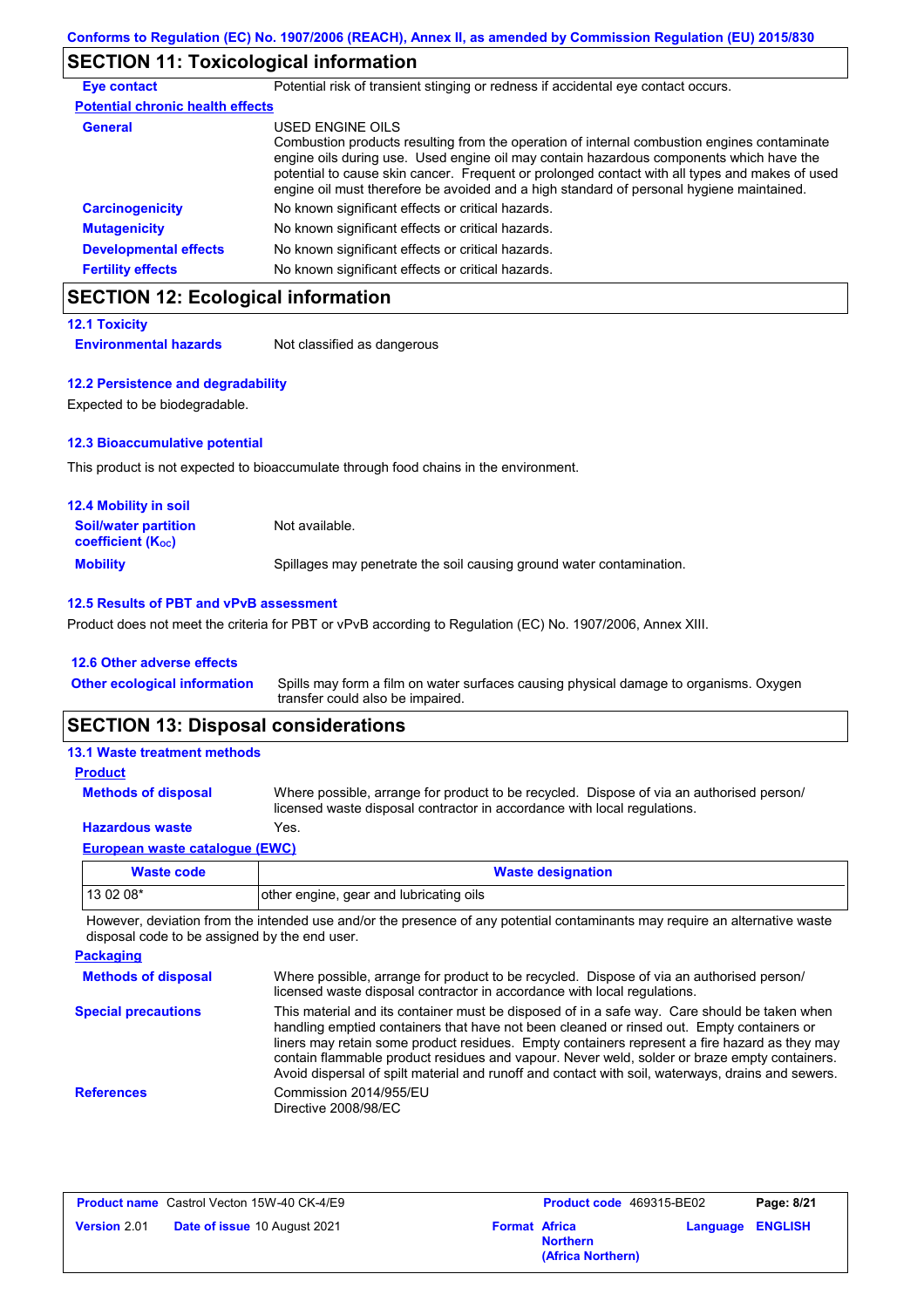#### - - - - - - - - - Not regulated. Not regulated. Not regulated. - - - **SECTION 14: Transport information ADR/RID IMDG IATA 14.1 UN number 14.2 UN proper shipping name 14.3 Transport hazard class(es) 14.4 Packing group ADN Additional information 14.5 Environmental hazards** No. 1980 | No. 1980 | No. 1980 | No. 1980 | No. 1980 | No. 1980 | No. 1980 | No. 1980 | No. 1980 | No. 1980 | Not regulated. - No. - -

#### **14.6 Special precautions for user** Not available.

#### **14.7 Transport in bulk according to IMO instruments**

Not available.

## **SECTION 15: Regulatory information**

**15.1 Safety, health and environmental regulations/legislation specific for the substance or mixture EU Regulation (EC) No. 1907/2006 (REACH)**

### **Annex XIV - List of substances subject to authorisation**

**Annex XIV**

None of the components are listed.

**Substances of very high concern**

None of the components are listed.

## **Other regulations**

| <b>REACH Status</b>                                             | The company, as identified in Section 1, sells this product in the EU in compliance with the<br>current requirements of REACH. |  |  |  |
|-----------------------------------------------------------------|--------------------------------------------------------------------------------------------------------------------------------|--|--|--|
| <b>United States inventory</b><br>(TSCA 8b)                     | At least one component is not listed.                                                                                          |  |  |  |
| <b>Australia inventory (AICS)</b>                               | At least one component is not listed.                                                                                          |  |  |  |
| <b>Canada inventory</b>                                         | At least one component is not listed.                                                                                          |  |  |  |
| <b>China inventory (IECSC)</b>                                  | At least one component is not listed.                                                                                          |  |  |  |
| <b>Japan inventory (ENCS)</b>                                   | At least one component is not listed.                                                                                          |  |  |  |
| <b>Korea inventory (KECI)</b>                                   | All components are listed or exempted.                                                                                         |  |  |  |
| <b>Philippines inventory</b><br>(PICCS)                         | At least one component is not listed.                                                                                          |  |  |  |
| <b>Taiwan Chemical</b><br><b>Substances Inventory</b><br>(TCSI) | At least one component is not listed.                                                                                          |  |  |  |
| Ozone depleting substances (1005/2009/EU)                       |                                                                                                                                |  |  |  |
| Not listed.                                                     |                                                                                                                                |  |  |  |
| Prior Informed Consent (PIC) (649/2012/EU)                      |                                                                                                                                |  |  |  |

Not listed.

### **Seveso Directive**

**National regulations** This product is not controlled under the Seveso Directive.

|                     | <b>Product name</b> Castrol Vecton 15W-40 CK-4/E9 |                      | <b>Product co</b> |
|---------------------|---------------------------------------------------|----------------------|-------------------|
| <b>Version 2.01</b> | <b>Date of issue 10 August 2021</b>               | <b>Format Africa</b> |                   |

| Castrol Vecton 15W-40 CK-4/E9       |                      | Product code 469315-BE02 |                         | Page: 9/21 |
|-------------------------------------|----------------------|--------------------------|-------------------------|------------|
| <b>Date of issue 10 August 2021</b> | <b>Format Africa</b> | <b>Northern</b>          | <b>Language ENGLISH</b> |            |
|                                     |                      | (Africa Northern)        |                         |            |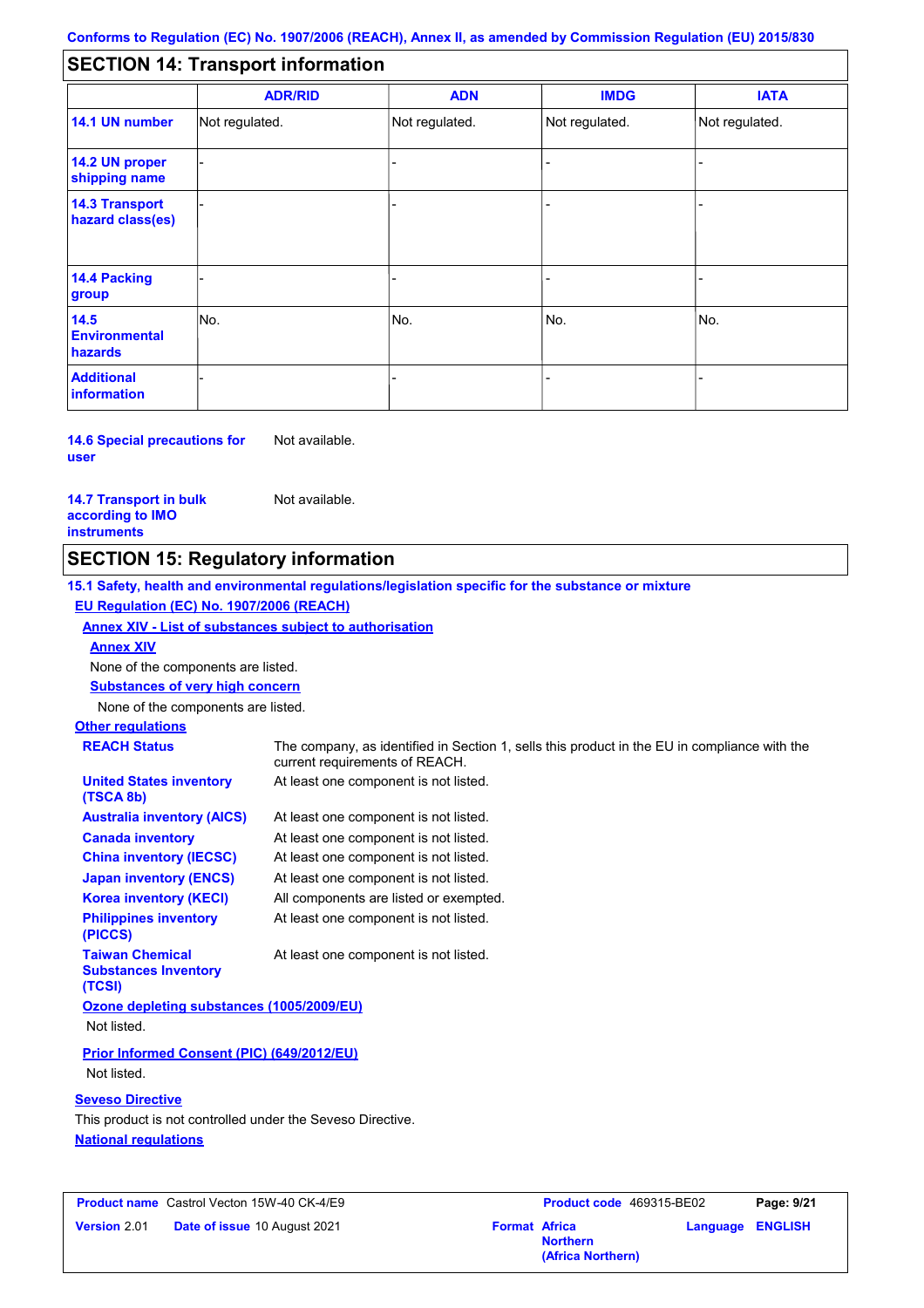# **SECTION 15: Regulatory information**

| <b>15.2 Chemical safety</b> | A Chemical Safety Assessment has been carried out for one or more of the substances within  |
|-----------------------------|---------------------------------------------------------------------------------------------|
| assessment                  | this mixture. A Chemical Safety Assessment has not been carried out for the mixture itself. |

# **SECTION 16: Other information**

| <b>Abbreviations and acronyms</b> | ADN = European Provisions concerning the International Carriage of Dangerous Goods by                       |
|-----------------------------------|-------------------------------------------------------------------------------------------------------------|
|                                   | Inland Waterway<br>ADR = The European Agreement concerning the International Carriage of Dangerous Goods by |
|                                   | Road                                                                                                        |
|                                   | ATE = Acute Toxicity Estimate                                                                               |
|                                   | <b>BCF</b> = Bioconcentration Factor                                                                        |
|                                   | CAS = Chemical Abstracts Service                                                                            |
|                                   | CLP = Classification, Labelling and Packaging Regulation [Regulation (EC) No. 1272/2008]                    |
|                                   | CSA = Chemical Safety Assessment                                                                            |
|                                   | CSR = Chemical Safety Report                                                                                |
|                                   | DMEL = Derived Minimal Effect Level                                                                         |
|                                   | DNEL = Derived No Effect Level                                                                              |
|                                   | EINECS = European Inventory of Existing Commercial chemical Substances                                      |
|                                   | ES = Exposure Scenario                                                                                      |
|                                   | EUH statement = CLP-specific Hazard statement<br>EWC = European Waste Catalogue                             |
|                                   | GHS = Globally Harmonized System of Classification and Labelling of Chemicals                               |
|                                   | IATA = International Air Transport Association                                                              |
|                                   | IBC = Intermediate Bulk Container                                                                           |
|                                   | IMDG = International Maritime Dangerous Goods                                                               |
|                                   | LogPow = logarithm of the octanol/water partition coefficient                                               |
|                                   | MARPOL = International Convention for the Prevention of Pollution From Ships, 1973 as                       |
|                                   | modified by the Protocol of 1978. ("Marpol" = marine pollution)                                             |
|                                   | OECD = Organisation for Economic Co-operation and Development                                               |
|                                   | PBT = Persistent, Bioaccumulative and Toxic                                                                 |
|                                   | <b>PNEC = Predicted No Effect Concentration</b>                                                             |
|                                   | REACH = Registration, Evaluation, Authorisation and Restriction of Chemicals Regulation                     |
|                                   | [Regulation (EC) No. 1907/2006]                                                                             |
|                                   | RID = The Regulations concerning the International Carriage of Dangerous Goods by Rail                      |
|                                   | RRN = REACH Registration Number                                                                             |
|                                   | SADT = Self-Accelerating Decomposition Temperature                                                          |
|                                   | SVHC = Substances of Very High Concern                                                                      |
|                                   | STOT-RE = Specific Target Organ Toxicity - Repeated Exposure                                                |
|                                   | STOT-SE = Specific Target Organ Toxicity - Single Exposure                                                  |
|                                   | $TWA = Time weighted average$<br>$UN = United Nations$                                                      |
|                                   | UVCB = Complex hydrocarbon substance                                                                        |
|                                   | VOC = Volatile Organic Compound                                                                             |
|                                   | vPvB = Very Persistent and Very Bioaccumulative                                                             |
|                                   | Varies = may contain one or more of the following 64741-88-4 / RRN 01-2119488706-23,                        |
|                                   | 64741-89-5 / RRN 01-2119487067-30, 64741-95-3 / RRN 01-2119487081-40, 64741-96-4/ RRN                       |
|                                   | 01-2119483621-38, 64742-01-4 / RRN 01-2119488707-21, 64742-44-5 / RRN                                       |
|                                   | 01-2119985177-24, 64742-45-6, 64742-52-5 / RRN 01-2119467170-45, 64742-53-6 / RRN                           |
|                                   | 01-2119480375-34, 64742-54-7 / RRN 01-2119484627-25, 64742-55-8 / RRN                                       |
|                                   | 01-2119487077-29, 64742-56-9 / RRN 01-2119480132-48, 64742-57-0 / RRN                                       |
|                                   | 01-2119489287-22, 64742-58-1, 64742-62-7 / RRN 01-2119480472-38, 64742-63-8,                                |
|                                   | 64742-65-0 / RRN 01-2119471299-27, 64742-70-7 / RRN 01-2119487080-42, 72623-85-9 /                          |
|                                   | RRN 01-2119555262-43, 72623-86-0 / RRN 01-2119474878-16, 72623-87-1 / RRN                                   |
|                                   | 01-2119474889-13                                                                                            |
|                                   | Procedure used to derive the classification according to Regulation (EC) No. 1272/2008 [CLP/GHS]            |

| <b>Classification</b> | <b>Justification</b> |
|-----------------------|----------------------|
| Not classified.       |                      |

| <b>History</b>                     |                                                                                        |
|------------------------------------|----------------------------------------------------------------------------------------|
| Date of issue/ Date of<br>revision | 10/08/2021                                                                             |
| Date of previous issue             | 22/07/2021.                                                                            |
| <b>Prepared by</b>                 | <b>Product Stewardship</b>                                                             |
|                                    | $\triangledown$ Indicates information that has changed from previously issued version. |
| <b>Notice to reader</b>            |                                                                                        |

|                     | <b>Product name</b> Castrol Vecton 15W-40 CK-4/E9 |                      | <b>Product code</b> 469315-BE02      | Page: 10/21      |
|---------------------|---------------------------------------------------|----------------------|--------------------------------------|------------------|
| <b>Version 2.01</b> | Date of issue 10 August 2021                      | <b>Format Africa</b> | <b>Northern</b><br>(Africa Northern) | Language ENGLISH |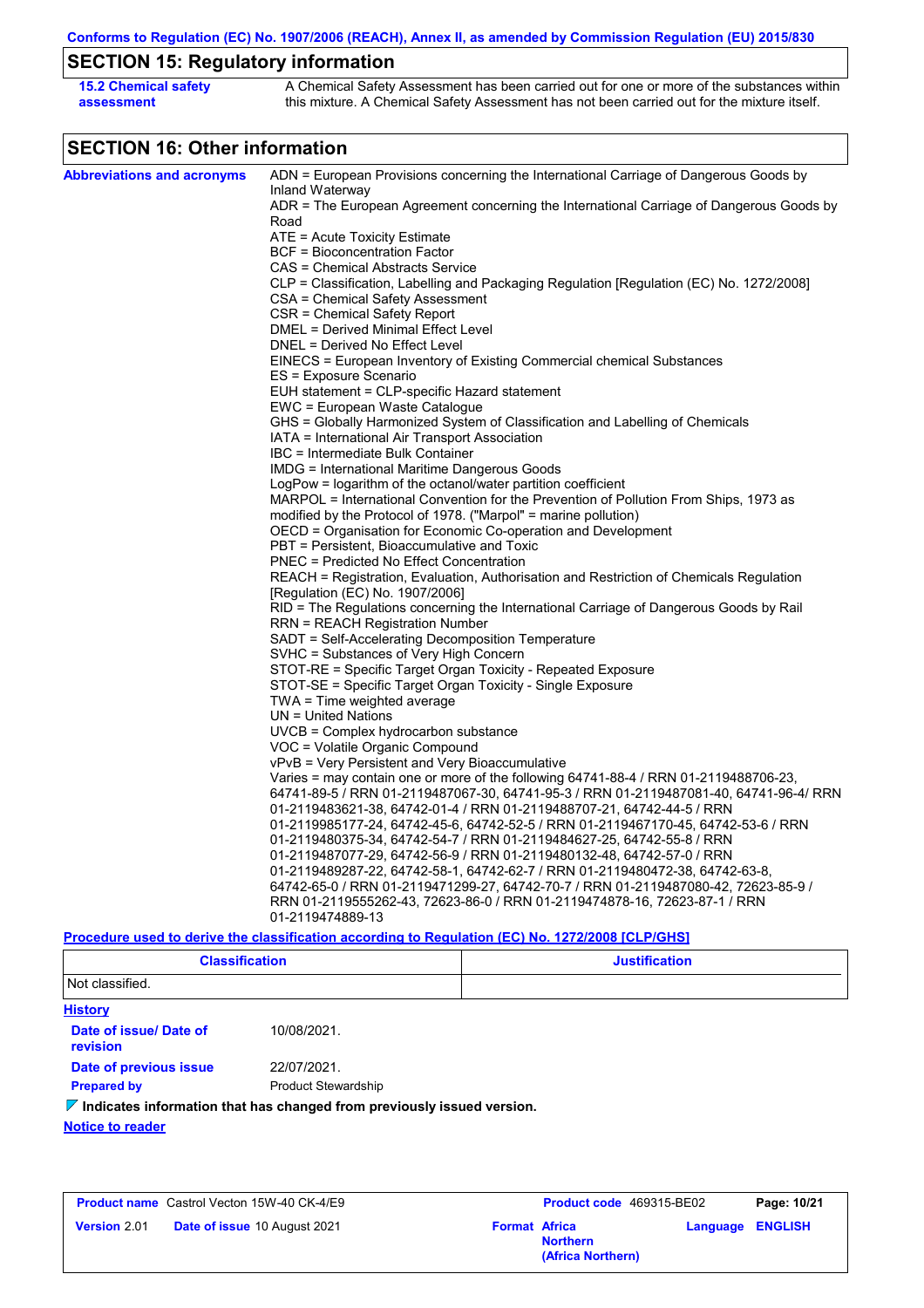## **SECTION 16: Other information**

All reasonably practicable steps have been taken to ensure this data sheet and the health, safety and environmental information contained in it is accurate as of the date specified below. No warranty or representation, express or implied is made as to the accuracy or completeness of the data and information in this data sheet.

The data and advice given apply when the product is sold for the stated application or applications. You should not use the product other than for the stated application or applications without seeking advice from BP Group.

It is the user's obligation to evaluate and use this product safely and to comply with all applicable laws and regulations. The BP Group shall not be responsible for any damage or injury resulting from use, other than the stated product use of the material, from any failure to adhere to recommendations, or from any hazards inherent in the nature of the material. Purchasers of the product for supply to a third party for use at work, have a duty to take all necessary steps to ensure that any person handling or using the product is provided with the information in this sheet. Employers have a duty to tell employees and others who may be affected of any hazards described in this sheet and of any precautions that should be taken. You can contact the BP Group to ensure that this document is the most current available. Alteration of this document is strictly prohibited. **یتفق ولائحة (المجموعة الأوروبیة) رقم 1907/2006 (تشریع تقییم المواد الكیمیائیة وتسجیلھا وإقرارھا (REACH((، الملحق ،2 بصیغتھ المعدلة بلائحة (الاتحاد الأوروبي) رقم**

**صحیفة بیانات السلامة**



|         |                                                                        | القسم 1: تعريف المادة/المستحضر و الشركة/المشروع |
|---------|------------------------------------------------------------------------|-------------------------------------------------|
|         |                                                                        | 1.1 مُعرَّف المُنتَج                            |
|         | Castrol Vecton 15W-40 CK-4/E9                                          | اسم المنتج                                      |
|         | 469315-BE02                                                            | كود المنتج                                      |
|         | 469315                                                                 | صحيفة بيانات سلامة المادة رقم #                 |
| Liquid. |                                                                        | نوع المنتَج                                     |
|         |                                                                        | 1.3 بيانات مورّد صحيفة بيانات السلامة           |
|         | BP Eastern Mediterranean Ltd<br>41-49 Agiou Nicolaou Street, Office 27 | المورّد                                         |

| BP Eastern Mediterranean Ltd           |
|----------------------------------------|
| 41-49 Agiou Nicolaou Street, Office 27 |
| Nimeli Court                           |
| Engomi                                 |
| 2408                                   |
| Nicosia                                |
| Cyprus                                 |
| Contact Tel: 00357 22 362 300 / 311    |
| Fax: 00357 22 658 848                  |

**عنوان البرید الإلكتروني**

**2015/830**

**1.4 رقم ھاتف الطوارئ رقم ھاتف الطوارئ**

Carechem: +44 (0) 1235 239 670 (24/7)

MSDSadvice@bp.com

## **القسم :2 بیان الأخطار**

**2.1 تصنیف المادة أو الخلیط**

**التصنیف وفقاً للتنظیم (الاتحاد الأوروبي) رقم 1272/2008 [GHS/CLP[** خلیط غیر مُصنَّفة. **تعریف المنتج**

مراجعة الأقسام 11 و12 للوقوف على مزید من المعلومات المفصلة بشأن الآثار الصحیة والأعراض والمخاطر البیئیة.

|                                                     |                                                                          | 2.2 عناصر الوسم |
|-----------------------------------------------------|--------------------------------------------------------------------------|-----------------|
|                                                     | بدون كلمة تنيبه                                                          | كلمة التنبيه    |
|                                                     | لا توجد تأثير ات شديدة أو مخاطر حرجة معر وفة ِ                           | عبار ات المخاطر |
|                                                     |                                                                          | عبارات التحذير  |
|                                                     | غبر قابل للتطبيق                                                         | الوقاية         |
| <b>Product name</b> Castrol Vecton 15W-40 CK-4/E9   | Product code 469315-BE02                                                 | Page: 11/21     |
| <b>Version 2.01</b><br>Date of issue 10 August 2021 | <b>Format Africa</b><br>Language<br><b>Northern</b><br>(Africa Northern) | <b>ENGLISH</b>  |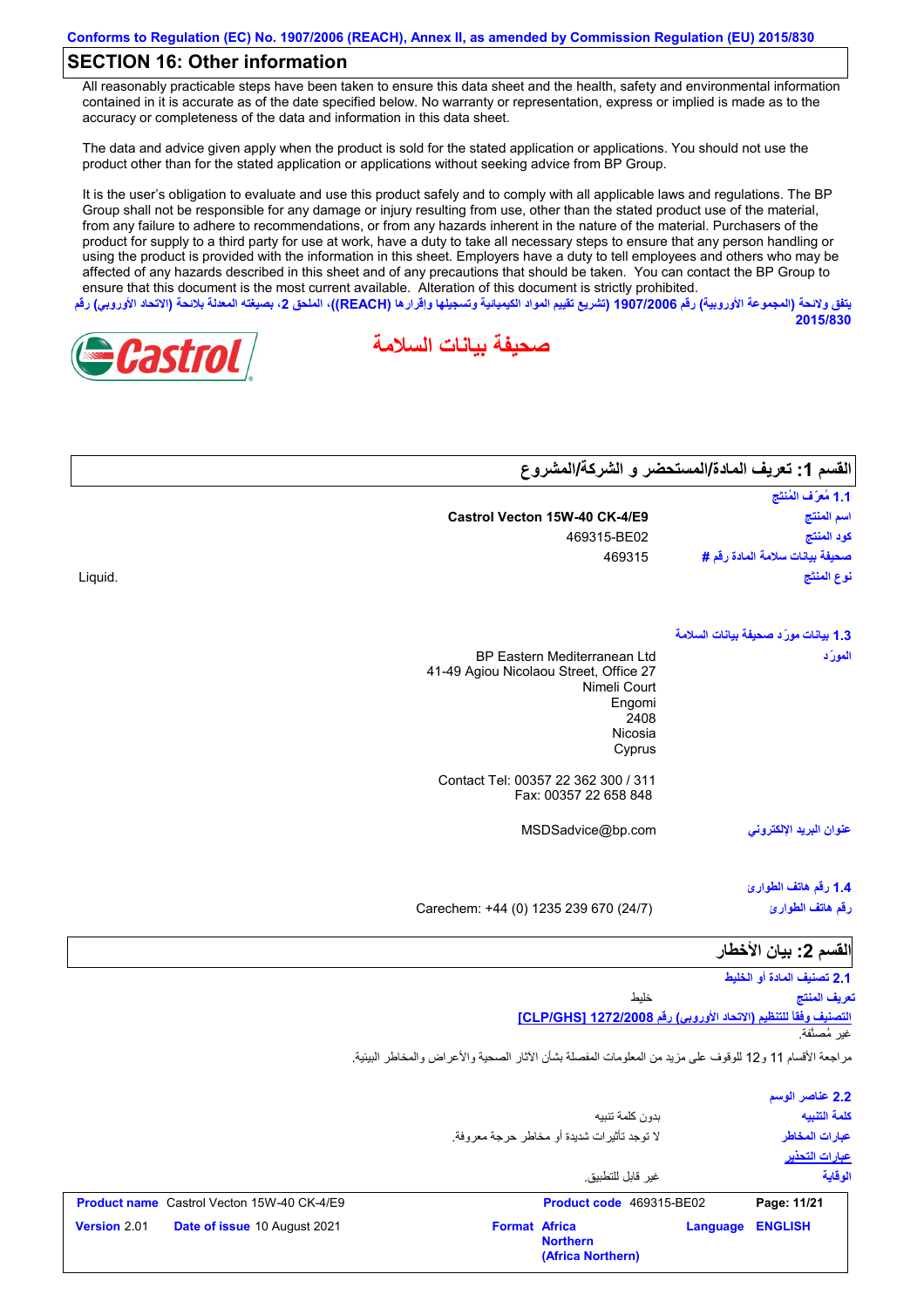|                                                                                                                                | Conforms to Regulation (EC) No. 1907/2006 (REACH), Annex II, as amended by Commission Regulation (EU) 2015/830                                                                               |
|--------------------------------------------------------------------------------------------------------------------------------|----------------------------------------------------------------------------------------------------------------------------------------------------------------------------------------------|
| القسم 2: بيان الأخطار                                                                                                          |                                                                                                                                                                                              |
| الاستجابة                                                                                                                      | غير قابل للتطبيق.                                                                                                                                                                            |
| التخزين                                                                                                                        | غير قابل للتطبيق.                                                                                                                                                                            |
| التخلص من النفاية                                                                                                              | غير قابل للتطبيق.                                                                                                                                                                            |
| عناصر التوسيم التكميلية                                                                                                        | صحبفة ببانات السلامة متاحة عند الطلب                                                                                                                                                         |
|                                                                                                                                | تنظيم (المجلس الأوروبي) رقم 1907/2006 (تسجيل الكيماويات وتقييمها وترخيصها REACH)                                                                                                             |
| المُلحق السابع عشر؛ قيود على تصنيع<br>وطرح واستخدام مواد وخلائط<br>وحاجيات مُعينة خطرة                                         | غير قابل للتطبيق.                                                                                                                                                                            |
| متطلبات التغليف الخاصة                                                                                                         |                                                                                                                                                                                              |
| يُراعى أن تُزوَّد العبوات بِأنظمة إغلاق<br>منيعة للأطفال                                                                       | غير قابل للتطبيق.                                                                                                                                                                            |
| تحذير لم <i>سى</i> من الخطر                                                                                                    | غير قابل للتطبيق.                                                                                                                                                                            |
| 2.3 الأخطار الأخرى                                                                                                             |                                                                                                                                                                                              |
| نتائج مأخوذة من تقييم الـ PBT (البقاء<br>والسمية والتراكم البيولوجي) والـ<br>vPvB (البقاء الشديد والتراكم<br>البيولوجي الشديد) | المنتج لا يُلبي معايير ثبات المواد والتراكمية الأحيائية والسمية PBT أو معايير شدة الثبات وشدة التراكمية الأحيائية وفق لائحة المجلس<br>الأوروبي رقم 1907/2006، الملحق XIII.                   |
| <b>Product meets the criteria</b><br>for PBT or vPvB according<br>to Regulation (EC) No.<br>1907/2006, Annex XIII              | This mixture does not contain any substances that are assessed to be a PBT or a vPvB.                                                                                                        |
| الأخطار الأخرى التي لا تؤدي إلى<br>تصنيف                                                                                       | يز بل دهون الجلد.<br>ز بوت المحر كات المستعملة<br>قد يحتو ي زيت المحر ك المستعمل على مكونات خطيرة من الممكن ان تتسبب في سر طان الجلد.<br>انظر معلومات التسمم، القسم 11 من نشرة البيانات هذه. |

تم استخدام البیانات التجریبیة على مكوِّن أو أكثر لتحدید تصنیف مخاطر ھذا المنتج بشكل كلي أو جزئي.

|  | القسم 3: التركيب/معلومات عن المكونات |  |
|--|--------------------------------------|--|
|  |                                      |  |

|              |                                                                                  |               |                                                                                                                                       |                                                                | - ما المراج <del>ب المعرب</del>                |
|--------------|----------------------------------------------------------------------------------|---------------|---------------------------------------------------------------------------------------------------------------------------------------|----------------------------------------------------------------|------------------------------------------------|
|              |                                                                                  |               |                                                                                                                                       |                                                                | 3.2 خلائط                                      |
|              |                                                                                  |               |                                                                                                                                       | خليط                                                           | تعريف المنتج                                   |
|              |                                                                                  |               | زيت أساسي عالي النقاوة   (خلاصة DMSO 346 IP < 3%).  إضافات خاصة للأداء.                                                               |                                                                |                                                |
| النوع        | تنظيم (المفوضية الأوروبية) رقم<br>1272/2008 [التصنيف<br>والتوسيم والتعبنة (CLP)] | $\frac{9}{6}$ | المُعرَفات                                                                                                                            |                                                                | اسم المُكوّن/المنتَج                           |
| $[1]$        | Asp. Tox. 1, H304                                                                | $\leq 5$      | 01-2119484627-25:# REACH<br>المفوضية الأوروبية: 1-157-265<br>خدمة الملخصات الكيميائية (CAS):<br>64742-54-7<br>فهرست: 8-00-467-649     | مواد مقطرة (بترول)، معالجة بالهيدروجين بار افينيية بدرجة كثيفة |                                                |
| $[1]$        | Asp. Tox. 1, H304                                                                | $\leq$ 3      | 01-2119471299-27 :# REACH<br>المفوضية الأور وبية: 7-169-265<br>خدمة الملخصات الكيميائية (CAS):<br>64742-65-0<br>فهرست: 6-00-474-649   | مواد مقطرة (بترول)، خالية من الشمع بالمذيب، بار افينيية بدرجة  | كثبفة                                          |
| $[1]$        | Aquatic Chronic 4, H413                                                          | $\leq$ 3      | 01-0000015551-76 :# REACH<br>المفوضية الأوروبية: 9-040-406<br>خدمة الملخصات الكيميائية (CAS):<br>125643-61-0<br>فهرست: 7-607-530-607  | reaction mass of isomers of: C7-9-alkyl 3-(3,5-di-             | tert-butyl-4-hydroxyphenyl)propionate          |
| $[1]$        | Asp. Tox. 1, H304                                                                | $\leq$ 3      | 01-2119480132-48 :# REACH<br>المفوضية الأور وبية: 2-159-265<br>خدمة الملخصات الكيميائية (CAS):<br>64742-56-9<br>فهرست: 649-469-00-649 |                                                                | مقطر ات (نفط)، بر افین خفیف مذیب منز و ع الشمع |
| $[1]$        | Asp. Tox. 1, H304                                                                | $\leq$ 3      | 01-2119487080-42 :# REACH<br>المفوضية الأوروبية: 174-4-265                                                                            |                                                                | زيوت بارافين (نفط)، ثقيلة محفزة منزوعة الشحم   |
|              | <b>Product name</b> Castrol Vecton 15W-40 CK-4/E9                                |               |                                                                                                                                       | Product code 469315-BE02                                       | Page: 12/21                                    |
| Version 2.01 | Date of issue 10 August 2021                                                     |               | <b>Format Africa</b><br><b>Northern</b><br>(Africa Northern)                                                                          | Language                                                       | <b>ENGLISH</b>                                 |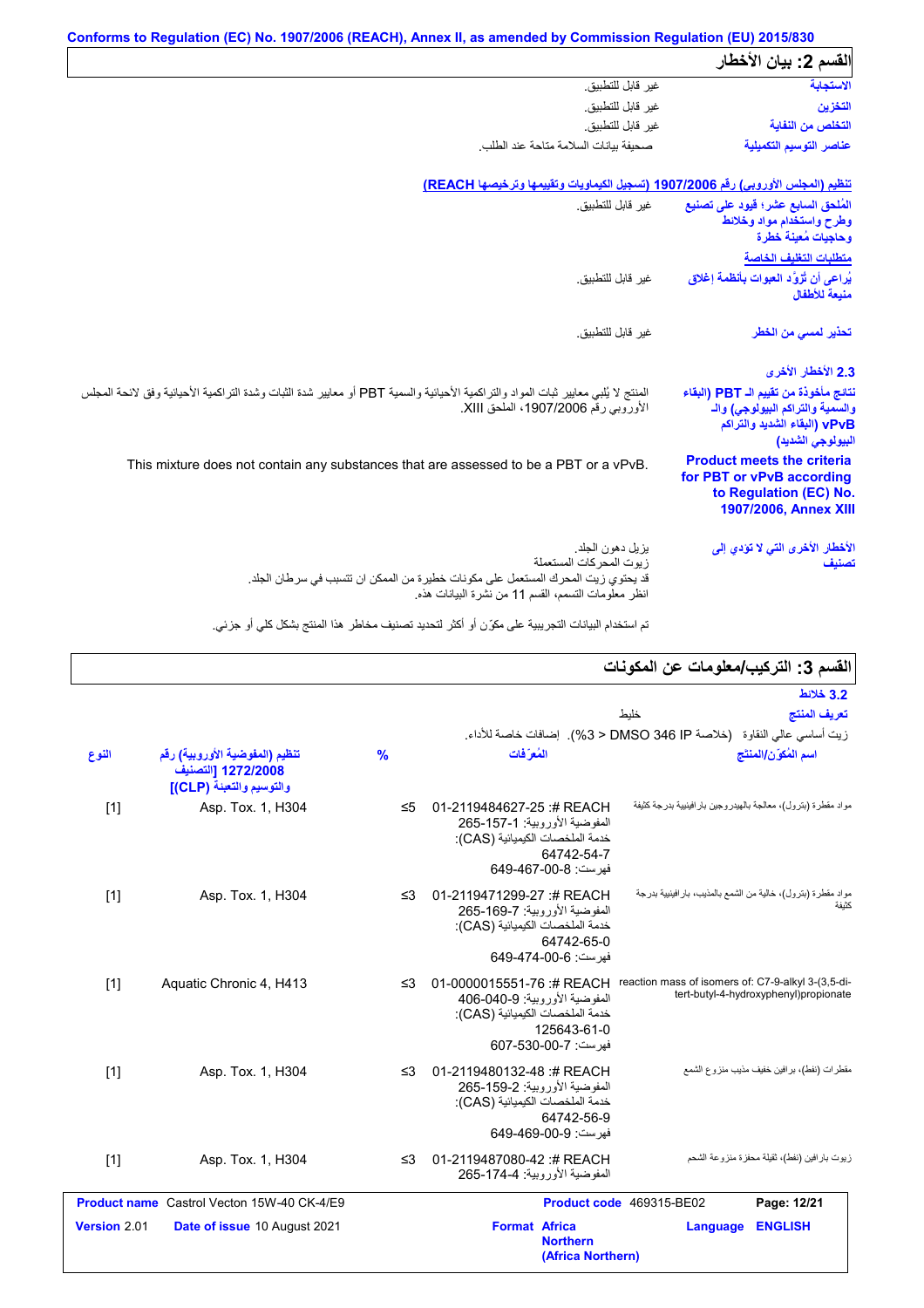**انظر القسم 16 لمطالعة نص بیانات الأخطار آنف الذكر كاملاً .**

النوع

[1] المادة مُصنَّفة على أنھا ذات خطر صحي أو بیئي

[2] مادة ذات حد للتعرض في مكان العمل

[3] المادة تفي بالمعاییر الخاصة بالمواد الباقیة، السامة والمتراكمة حیویاً (PBT (بحسب تنظیم (المفوضیة الأوروبیة) رقم ،1907/2006 المُلحق الثالث عشر [4] المادة تفي بالمعاییر الخاصة بالمواد شدیدة البقاء وشدیدة التراكم البیولوجي (vPvB (بحسب تنظیم (المفوضیة الأوروبیة) رقم ،1907/2006 المُلحق الثالث عشر

[5] مادة مقلقة قلقاً مكافِئا

[6] إفصاح إضافي وفقًأ لسیاسة الشركة

## القسم **4:** تدبير الإسعاف الأول*ي*

| ړ ټي ي کې د<br>القسم الثامن يعرض حدود التعرض المهني، في حال توفر ها. |                                                                                                                                                                                                                                                               |  |
|----------------------------------------------------------------------|---------------------------------------------------------------------------------------------------------------------------------------------------------------------------------------------------------------------------------------------------------------|--|
| القسم 4: تدبير الإسعاف الأولي                                        |                                                                                                                                                                                                                                                               |  |
| 4.1 وصف إجراءات الإسعاف الأوَّلي                                     |                                                                                                                                                                                                                                                               |  |
| ملامسة العين                                                         | في حالة الملامسة، يُراعى دفق الماء فوراً على الأعين لمدة لا تقل عن 15 دقيقة.  يجب إبعاد الجفون عن مقلات الأعين لضمان الشطف<br>الكامل.  براعي التحقق من عدم وجود عدسات لاصقة أو إزالتها إن وُجدت.  بُراعي الحصول على الرعاية الطبية.                           |  |
| ملامسة الجلد                                                         | براعي غسل البشرة غسلا جيدا بالماء و الصابون أو بأحد منظفات الجلد المعترف بها ٍ لزل الثياب و الأحذية الملوثة ٍ يُراعي غسل<br>الثياب قبل إعادة استخدامها.  براعي تنظيف الحذاء تنظيفا جيدا قبل ارتدائه ثانية.  بُراعي الحصول على الر عاية الطبية إذا حدث تهيُّج. |  |
| استنشاق                                                              | في حالة الإستنشاق، يُراعى نقل المصاب إلى الهواء الطلق.  يُراعى الحصول على الرعاية الطبية لو ظهرت أعراض.                                                                                                                                                       |  |
| الابتلاع                                                             | لا تحرض على القيء إلا إن طلب أحد أعضاء الطاقم الطبي منك أن تقوم بهذا . يُراعى الحصول على الرعاية الطبية لو ظهرت<br>اعر اض.                                                                                                                                    |  |
| حماية فريق الإسعافات الأولية                                         | يُحظر القيام بأية إجراء ينطوي على مخاطرة أو بدون تدريب مناسب. قد تنطوي عملية الإنعاش من الفم إلى الفم على خطورة ما<br>للشخص الذي يقدم المساعدة عند قيامه بها.                                                                                                 |  |

## **4.2 أھم الأعراض والتأثیرات، الحاد منھا والمؤجل**

انظر القسم 11 لمزید من المعلومات عن التأثیرات الصحیة والأعراض.

|                                                                                                                                      | <u>آثار صحية حادة كامنة</u> |
|--------------------------------------------------------------------------------------------------------------------------------------|-----------------------------|
| استتشاق الأبخرة في الظروف المحيطة لا يمثل مشكلة في المعتاد، وذلك لانخفاض ضغط الأبخرة.                                                | استنشاق                     |
| لا توجد تأثيرات شديدة أو مخاطر حرجة معروفة.                                                                                          | الابتلاع                    |
| يزيل دهون الجلد ٍ قد تسبب جفاف الجلد وتهيُّجه.                                                                                       | ملامسة الجلد                |
| غير مصنف كمهيج للعينين بناءً على البيانات المتاحة لهذه المادة أو المواد المعنية.                                                     | ملامسة العين                |
| التأثيرات المتأخرة والفورية وكذلك التأثيرات المزمنة نتيجة للتعرض القصير والطويل الأمد                                                |                             |
| النعر ض الزائد لاستنشاق الجزيئات المتطايرة في الهواء أو الإيروسولات قد يتسبب في تهيج الجهاز التنفسي.                                 | استنشاق                     |
| ابتلاع كميات كبيرة يمكن أن يؤدي إلى الغثيان والإسهال.                                                                                | الابتلاع                    |
| الملامسة بشكل منكرر أو لفترات طويلة يمكن أن تتسبب في إزالة الدهون من الجلد وتتسبب في تهيجات وتشققات و/أو التهابات جلدية <sub>.</sub> | ملامسة الجلد                |
| هناك خطورة محتملة من حدوث لسعة عابرة أو احمرار عابر في حالة حدوث ملامسة العين بشكل عرضي.                                             | ملامسة العين                |

### **4.3 دواعي أیة رعایة طبیة فوریة ومُعالجة خاصة مطلوبة**

**ملاحظات للطبیب**

یجب أن تتم المعالجة حسب الأعراض بشكل عام ویتم إجراؤھا لتخفیف حدة التأثیرات.

| القسم 5: تدابير مكافحة النار |                                                                                                                      |
|------------------------------|----------------------------------------------------------------------------------------------------------------------|
| 5.1 وسائل الإطفاء            |                                                                                                                      |
| وسائل الإطفاء المناسبة       | في حالة نشوب حريق، استخدم الرغوة والمواد الكيميائية الجافة أو مطفأة حريق أو بخاخة بها ثاني أكسيد الكربون.            |
| وسائل الإطفاء غير المناسبة   | لا تستخدم المياه النفاثة. قد يُسبب استخدام القواطع المائية النفاثة انتشار الحريق نتيجة تطاير المنتج المحترق وتناثره. |

## **5.2 الأخطار الخاصة الناجمة عن المادة أو الخلیط**

سوف یحدث تزاید في الضغط وقد تنفجر الحاویة في حالة حدوث حریق أو تسخین. **الأخطار الناجمة عن المادة أو الخلیط**

> نواتج الاحتراق قد تشمل ما یلي: أكاسید الكربون (CO, ₂CO( **منتجات احتراق خطِرة**

|                     | <b>Product name</b> Castrol Vecton 15W-40 CK-4/E9 |                      | <b>Product code</b> 469315-BE02      |                         | Page: 13/21 |
|---------------------|---------------------------------------------------|----------------------|--------------------------------------|-------------------------|-------------|
| <b>Version 2.01</b> | <b>Date of issue 10 August 2021</b>               | <b>Format Africa</b> | <b>Northern</b><br>(Africa Northern) | <b>Language ENGLISH</b> |             |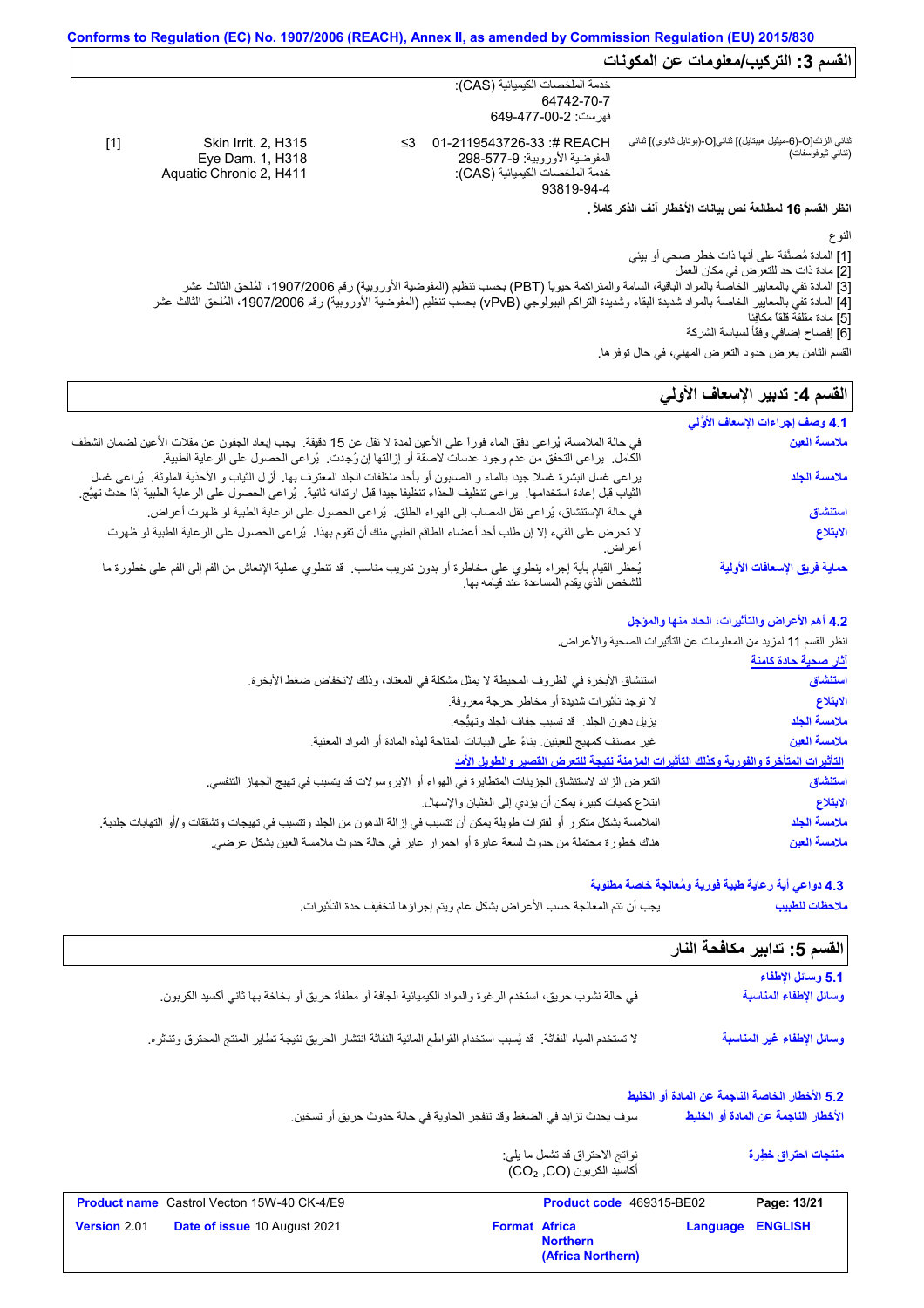| القسم 5: تدابير مكافحة النار                               |                                                                                                                                                                                                                                                                                                                                                                                                          |
|------------------------------------------------------------|----------------------------------------------------------------------------------------------------------------------------------------------------------------------------------------------------------------------------------------------------------------------------------------------------------------------------------------------------------------------------------------------------------|
| 5.3 نصائح لمكافحي الحريق                                   |                                                                                                                                                                                                                                                                                                                                                                                                          |
| إحتياطات خاصة لمكافحي الحريق                               | يُحظر القيام بأية إجراء ينطوي على مخاطرة أو بدون تدريب مناسب.  يراعى عزل المكان على الفور و ذلك بإخلاء الأفراد المتواجنين<br>على مقربة من الحادث في حالة نشوب حريق.                                                                                                                                                                                                                                      |
| معدات الحماية الشخصية والاحتياطات<br>اللازمة لعمال الإطفاء | ينبغي أن يرتدي مكافحو الحرائق التجهيزات الواقية المناسبة و جهاز تنفس مكتفي ذاتيًّا (SCBA) ذا وحدة كاملة للوجه يعمل في نمط<br>الضغط الموجب.  ثياب مكافحي الحريق (بما فيها الخوذات والأحذية والقفازات الواقية) التي تتفق والمعيار الأوروبي 469 EN سوف<br>تكفل مُستوى أساسياً من الحماية من الحوادث الكيماوية.                                                                                              |
| القسم 6: تدابير مواجهة التسرب العارض                       |                                                                                                                                                                                                                                                                                                                                                                                                          |
| 6.1 لاحتياطات الشخصية ومعدات الحماية وإجراءات الطوارئ      |                                                                                                                                                                                                                                                                                                                                                                                                          |
| للأفراد من خارج فريق الطوارئ                               | يُحظر القيام بأية إجراء ينطوي على مخاطرة أو بدون تدريب مناسب. يراعي إخلاء المناطق المجاورة. يراعي عدم السماح بالدخول<br>لكل من لا برتدي الثياب الواقية أو من لا حاجة لك بهم من الأفراد.  براعي تجنب ملامسة المادة المنسكبة أو السير عليها.  قد تكون<br>الأرضيات زلقة؛ يجب توخي العناية لتجنب السقوط. ارتدي التجهيزات الواقية الشخصية المُلائمة.                                                          |
| لمسعفي الطوارئ                                             | الدخول إلى مكان مقفل أو منطقة رديئة التهوية ملوثة بالأبخرة أو الرذاذ أو العادم يمثّل خطورة بالغة في حالة عدم استخدام معدات<br>الحماية المناسبة للجهاز التنفسي وعدم الاستعانة بنظام عمل آمن.  قم بارتداء جهاز تنفس مستقل بذاته.  احرص على ارتداء سترة مناسبة<br>واقية من المواد الكيميائية   أحذية برقبة مقاومة للمواد الكيميائية   راجع كذلك المعلومات الواردة في قسم "للأفراد من خارج فريق<br>الطوارئ". |
| 6.2 الاحتياطات البينية                                     | تجنب تناثر المادة المنسكبة وجريانها السطحي ووصولها إلى التربة و المجاري المائية والبالوعات ومجاري الصرف.  يُراعى إبلاغ<br>السلطات المعنية لو تسبب المنتج في تلوث البيئة (مجاري الصرف، المجاري المائية، التربة أو الهواء) ـ                                                                                                                                                                               |
| 6.3 طرائق ومواد الاحتواء والتنظيف                          |                                                                                                                                                                                                                                                                                                                                                                                                          |
| انسكاب صغير                                                | يُراعى وقف التسرب إن لم ينطو ذلك على مخاطرة.  يراعي نقل الأوعية من منطقة الانسكاب.  يُراعى امتصاصها بمادة خاملة، ثم<br>إيداعها إحدى الحاويات المُلائمة للتخلص من النفاية.  تخلص منها عن طريق أحد مقاولي التخلص من النفايات المرخصين.                                                                                                                                                                     |
| أنسكات كنبر                                                | يُر اعن وقف النِّسر ب إن لم ينطق ذلك على مخاطر ق بر اعي نقل الأو عنه من منطقة الإنسكاب . امنع دخولها في بالو عات الصرف، و                                                                                                                                                                                                                                                                                |

|                           | يب جو يصلي مصريت معجمة المسلسل من مصبو . المسلسل مصولاً عن صريبي مصالحتوي مسلسل من مصبوب معر مصبوب.                          |
|---------------------------|------------------------------------------------------------------------------------------------------------------------------|
| ا <mark>نسكاب كبير</mark> | يُراعى وقف التسرب إن لم ينطو ذلك على مخاطرة٬ يراعى نقل الأوعية من منطقة الانسكاب٬ امنع دخولها في بالوعات الصرف، و            |
|                           | المجاري المائية، أو البدرومات، أو المناطق المحصورة.  يُراعى احتواء الانسكاب وجمعه بمادة ماصةٍ غير قابلّة للاحتراق مثل الرمل، |
|                           | أو التراب، أو الفرميكيوليت، أو تراب دياتومي، ثم وضعها في إحدى الحاويات للتخلص منها بما يتفق واللوائح المحلية.  تخلص منها عن  |
|                           |                                                                                                                              |
|                           | طريق أحد مقاولي التخلص من النفايات المرخصين.                                                                                 |
|                           |                                                                                                                              |
|                           |                                                                                                                              |
| 6.4 مرجع للأقسام الأخرى   | انظر القسم 1 لمعرفة بيانات الاتصال في أحوال الطوارئ.                                                                         |
|                           | انظر القسم 5 الخاص بإجراءات مكافحة الحريق.                                                                                   |
|                           | انظر القسم 8 للحصول على معلومات عن التجهيزات الوقائية الشخصية المُلائمة.                                                     |
|                           |                                                                                                                              |

| انصر انفسم o سخصوں علی معلومات عل اسجھیرات انوقائیہ |  |
|-----------------------------------------------------|--|
| انظر القسم 12 للاطلاع على الاحتياطات البيئية.       |  |

| انطر القسم 1⁄2 للاطلاع على الاحتياطات البيتية.         |  |
|--------------------------------------------------------|--|
| انظر القسم 13 لمزيد من المعلومات حول مُعالجة النفايات. |  |
|                                                        |  |

| القسم 7: المناولة والتخزين                                                  |                                                                                                                                                                                                                                                                                                                                                                                                                                                                                   |
|-----------------------------------------------------------------------------|-----------------------------------------------------------------------------------------------------------------------------------------------------------------------------------------------------------------------------------------------------------------------------------------------------------------------------------------------------------------------------------------------------------------------------------------------------------------------------------|
| 7.1 احتياطات للمناولة المأمونة                                              |                                                                                                                                                                                                                                                                                                                                                                                                                                                                                   |
| إجراءات للحماية                                                             | ارتدي التجهيزات الواقية الشخصية المُلائمة.                                                                                                                                                                                                                                                                                                                                                                                                                                        |
| إرشادات حول الصحة المهنية العامة                                            | يحظر تناول الطعام، والشراب، والتدخين في الأماكن التي يجري التعامل فيها مع هذه المادة سواء بالمناولة، التخزين أو المعالجة.<br>يُراعى الإغتسال جيداً بعد مناولتها ِ اخلع الثياب المُلوَّثة والتجهيزات الوقائية قبل دخول الأماكن المخصصة للطعام ِ انظر القسم<br>8 لمزيد من المعلومات حول إجراءات الحفاظ على الصحة.                                                                                                                                                                   |
| 7.2 متطلبات التخزين المأمون، بما في<br>ذلك ما يتعلق بحالات عدم توافق المواد | خزن المادة وفقاً لتعليمات السلطات المحلية.  يُغزَّن في مكان جاف، وبارد وجيد التهوية، بعيداً عن المواد غير المتوافقة (انظر القسم<br>10). يُراعى الحفظ بعيدا عن الحرارة وضوء الشمس المباشر . يراعى غلق الوعاء غلقا تاما محكما إلى أن يُعدّ للاستخدام. لابد من<br>إحكام غلق الأوعية التي قد فُتِحت و تركها في وضع قائم و ذلك لتلافي حدوث تسريب   يجب أن يتم التخزين والاستعمال فقط في<br>معدات/حاويات مصممة للاستخدام مع هذا المنتج.  يُحظر التخزين في حاويات لا تحمل كتابة توضيحية. |
| غير ملائمة                                                                  | التعرض لدرجات الحرارة العالية لفترات طويلة                                                                                                                                                                                                                                                                                                                                                                                                                                        |
|                                                                             |                                                                                                                                                                                                                                                                                                                                                                                                                                                                                   |

# القسم 8: ضوابط التعرض/الحماية الشخصية

**8.1 بارامترات التحكم**

**حدود التعرض المھني** قیمة حد التعرض غیر معروفة.

في الوقت الذي قد يُظهر حد التعرض المهني (OEL) مكونات معينة في هذا القسم، فإن مكونات أخرى قد توجد في الغبار أو الرذاذ الناجم. لذا، فإن حد تعرض مهني معين قد لا ینطبق على المنتج ككل وإنما یدرج للإرشاد والتوجیھ فقط

|                     | <b>Product name</b> Castrol Vecton 15W-40 CK-4/E9 |                      | Product code 469315-BE02             |                         | Page: 14/21 |
|---------------------|---------------------------------------------------|----------------------|--------------------------------------|-------------------------|-------------|
| <b>Version 2.01</b> | <b>Date of issue 10 August 2021</b>               | <b>Format Africa</b> | <b>Northern</b><br>(Africa Northern) | <b>Language ENGLISH</b> |             |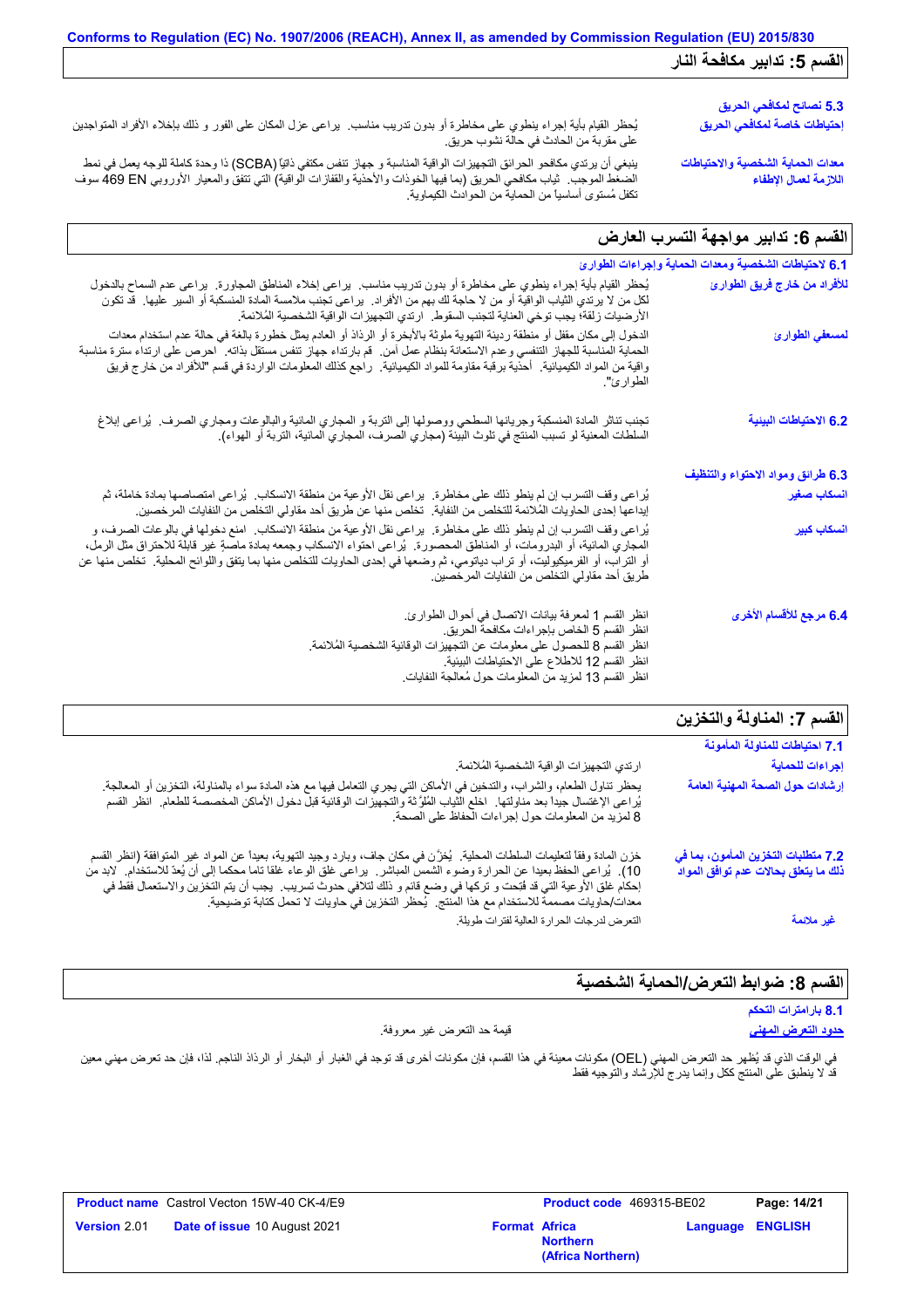# **Conforms to Regulation (EC) No. 1907/2006 (REACH), Annex II, as amended by Commission Regulation (EU) 2015/830 القسم :8 ضوابط التعرض/الحمایة الشخصیة**

| $\cdot$ $\cdot$ $\cdot$ $\cdot$ $\cdot$                |                                                                                                                                                                                                                                                                                                                                                                                                                                                                                                                                                                                                                                                                                                                                                                                |
|--------------------------------------------------------|--------------------------------------------------------------------------------------------------------------------------------------------------------------------------------------------------------------------------------------------------------------------------------------------------------------------------------------------------------------------------------------------------------------------------------------------------------------------------------------------------------------------------------------------------------------------------------------------------------------------------------------------------------------------------------------------------------------------------------------------------------------------------------|
| إجراءات المتابعة الموصى بها                            | إن كان هذا المنتَّج يحتوي على مُكوِّنات لها حدود تعرُّض، قد يكون من المطلوب إجراء متابعة حيوية أو متابعة الأشخاص أو مكان<br>العمل كي يتسنى تحديد مدى فاعلية التهوية، أو اجراءات التحكم الأخرى و/أو مدى ضرورة استخدام الأجهزة التنفسية الواقية.  تنبغي<br>الإشارة إلى معايير الْمُراقَبة، من مثل ما يلي:  المعيار الأوروبي 689 EN (أجواء موقع العمل - إرشادات تقييم التعرض لعوامل<br>كيماوية بالاستنشاق لمقارنتها بالقيم الحدية واستراتيجية القياس)  المعيار الأوروبي 14042 EN (أجواء موقع العمل - دليل اتخاذ<br>وتطبيق إجراءات تقييم النعرض للعوامل البيولوجية والكيماوية)  المعيار الأوروبـي 482 Bd (أجواء موقع العمل - المنطلبات العامة<br>لأداء إجراءات قياس العوامل الكيماوية)  سيكون من المطلوب كذلك الرجوع إلى وثائق التوجيه الوطنية الخاصة بطرق تحديد المواد<br>الخطر ة |
| <u>مستوی مشتق غیر موثر</u><br>DNELs/DMELs غير مُتاحة.  |                                                                                                                                                                                                                                                                                                                                                                                                                                                                                                                                                                                                                                                                                                                                                                                |
| ا <mark>لـ PNEC = تركُّز عدم التأثير المُتوفَّع</mark> |                                                                                                                                                                                                                                                                                                                                                                                                                                                                                                                                                                                                                                                                                                                                                                                |
| PNECs غير مُتاحة.                                      |                                                                                                                                                                                                                                                                                                                                                                                                                                                                                                                                                                                                                                                                                                                                                                                |
| 8.2 ضوابط التعرض                                       |                                                                                                                                                                                                                                                                                                                                                                                                                                                                                                                                                                                                                                                                                                                                                                                |
| الضوابط الهندسية المناسبة                              | احرص على توفير تهوية للعوادم أو الوسائل الهندسية الاخرى للحماية، وذلك للإبقاء على مستويات التركيز المعنية للمواد العالقة بالهواء<br>دون حدود التعرض المقبولة لها على الصعيد المهني.<br>يجب تقييم جميع الأنشطة المرتبطة بالمواد الكيميائية من حيث مخاطر ها على الصحة، وذلك لضمان التحكم في معدلات التعرض بالشكل<br>المناسب لا يجوز فحص معدات الوقاية الشخصية إلا بعد تقييم الأشكال الأخرى لإجراءات التحكم (على سبيل المثال عمليات التحكم<br>الهندسية) بالشكل المناسب يجب أن تتوافق معدات الوقاية الشخصية مع المواصفات المعنية وأن تكون مناسبة للاستخدام، ويجب الحفاظ<br>عليها في حالة جيدة وصيانتها بشكل سليم<br>يجب التشاور مع مورد معدات الوقاية الشخصية لطلب المشورة بشأن الاختيار والمواصفات المعنية   لمزيد من المعلومات، اتصل<br>بالهيئة المحلية للمو اصفات               |
|                                                        | القرار النهائي لاختيار معدات الوقاية يعتمد على تقييم المخاطر ـ ومن المهم التأكد من ملاءمة جميع عناصر معدات الوقاية الشخصية.                                                                                                                                                                                                                                                                                                                                                                                                                                                                                                                                                                                                                                                    |
| <u>تدابير الحماية الفردية</u>                          |                                                                                                                                                                                                                                                                                                                                                                                                                                                                                                                                                                                                                                                                                                                                                                                |
| إجراءات النظافة الشخصية                                | اغسل اليدين، والذراعين، والوجه غسلاً ناماً بعد مذاولة المنتجات الكيميائية، وعند الأكل والتدخين، وفي نهاية فترة العمل ِ تأكد من<br>وجود محطات غسلي الأعين وأدشاش الأمان على مقربة من موقع العمل                                                                                                                                                                                                                                                                                                                                                                                                                                                                                                                                                                                 |
| حماية تنفسية                                           |                                                                                                                                                                                                                                                                                                                                                                                                                                                                                                                                                                                                                                                                                                                                                                                |
|                                                        | في حالة عدم كفاية التهوية، يُراعى ارتداء تجهيزات تنفسية ملائمة.<br>يعتمد الاختيار الصحيح لتجهيزات حماية الجهاز التنفسي على المواد الكيميائية التي يتم التعامل معها وظروف العمل والاستخدام وحالة<br>تجهيزات حماية الجهاز التنفسي. يجب وضع تدابير أمان تتناسب مع كل استخدام مقرر ـ لذلك يجب اختيار تجهيزات حماية الجهاز<br>التنفسي بالتشاور مع المورد / الشركة الصانعة مع مراعاة التقييم الكامل لظروف العمل                                                                                                                                                                                                                                                                                                                                                                      |
| أدوات حماية الوجه/العين<br><u>حماية للجلد</u>          | نظار ات أمان ذات ساتر ات جانبية.                                                                                                                                                                                                                                                                                                                                                                                                                                                                                                                                                                                                                                                                                                                                               |
| حماية يدوية                                            | معلومات عامة:                                                                                                                                                                                                                                                                                                                                                                                                                                                                                                                                                                                                                                                                                                                                                                  |
|                                                        | ظرًا لتفاوت الظروف الخاصة لبيئات العمل واختلاف ممارسات التعامل مع المواد، فيجب وضع تدابير أمان تتناسب مع كل استخدام<br>مقرر ٍ يعتمد الاختيار الصحيح لقفازات الحماية على المواد الكيميائية التي يتم التعامل معها وظروف العمل والاستخدام ٍ معظم القفازات<br>توفر الحماية لفترة زمنية محدودة فقط قبل وجود التخلص منها واستبدالها (حتى أفضل القفازات المقاومة للمواد الكيميائية تتآكل بفعل<br>التعرض المتكرر للمواد الكيميائية).                                                                                                                                                                                                                                                                                                                                                   |
|                                                        | يجب اختيار القفازات بالتشاور مع المورد / الشركة الصانعة مع مراعاة التقييع الكامل لظروف العمل.                                                                                                                                                                                                                                                                                                                                                                                                                                                                                                                                                                                                                                                                                  |
|                                                        | يُنصح باستخدام: ففاز ات نيتريل.<br>الزمن اللازم للاختراق:                                                                                                                                                                                                                                                                                                                                                                                                                                                                                                                                                                                                                                                                                                                      |
|                                                        | ثجمع بيانات زمن الاختراق من مصنعي القفاز تحت ظروف الاختبار المعملية وتمثل المدة أو الفترة المتوقعة التي يؤمن خلالها القفاز<br>حماية من تسرب المادة أو نفاذها. ومن الأهمية بمكان مراعاة طبيعة ظروف العمل الفعيلة عند اتباع توصيات زمن الاختراق. ويتعين<br>دائمًا التشاور مع مورد القفازات للوقوف على معلومات تقنية وفنية محدثة بشأن زمن الاختراق لنوع القفاز الموصىي به.<br>فيما يلي توصياتنا بخصوص اختيار القفازاتs:                                                                                                                                                                                                                                                                                                                                                           |
|                                                        | الملامسة المستمرة:                                                                                                                                                                                                                                                                                                                                                                                                                                                                                                                                                                                                                                                                                                                                                             |
|                                                        | قفاز ات بفترة اختر اق لا تقل عن 240 دقيقة، أو >480 دقيقة، إذا أمكن الحصول على قفاز ات مناسبة.<br>إذا لم تتوفر قفازات مناسبة تضمن الحماية بهذا المستوى، فمن الممكن استخدام قفازات بفترات حماية أقل طالما هناك قواعد مناسبة يتم<br>الالتزام بها لصيانة القفازات واستبدالها                                                                                                                                                                                                                                                                                                                                                                                                                                                                                                       |
|                                                        | الحماية من الرذاذ قصيرة الأجل                                                                                                                                                                                                                                                                                                                                                                                                                                                                                                                                                                                                                                                                                                                                                  |
|                                                        | تو صيات فتر ات الاختر اق كما سبق.<br>يمكن في المعتاد استخدام القفاز ات ذات فترات الاختراق القصيرة للأعمال التي يتم فيها التعرض للزيوت لفترات قصيرة وعابرة. لذلك،<br>يجب أن تكون هناك قواعد مناسبة يتم الالتزام بها بشكل تام لصيانة القفازات واستبدالها.<br>سُمك الففاز :                                                                                                                                                                                                                                                                                                                                                                                                                                                                                                       |
|                                                        | بالنسبة للاستخدامات العامة، فإننا نوصبي بقفاز بسُمك يزيد على 0.35 مم.                                                                                                                                                                                                                                                                                                                                                                                                                                                                                                                                                                                                                                                                                                          |
|                                                        | يجب التأكيد والتشديد أن سُمك القفاز لا يمثل بالضرورة مؤشرًا موثوقًا على مقاومة القفاز لمادة كيميائية معينة، ذلك أن كفاءة مقاومة<br>التسرب للقفاز ستكون معتمدة على تركيب المادة المصنعة منها القفاز تحديدًا. لذا فإن اختيار القفاز يجب أن يستند على عوامل ومتطلبات<br>المهمة ومعرفة بأزمان الاختراق.                                                                                                                                                                                                                                                                                                                                                                                                                                                                            |
| Page: 15/21                                            | <b>Product name</b> Castrol Vecton 15W-40 CK-4/E9<br>Product code 469315-BE02                                                                                                                                                                                                                                                                                                                                                                                                                                                                                                                                                                                                                                                                                                  |
| Language ENGLISH                                       | Version 2.01<br><b>Format Africa</b><br>Date of issue 10 August 2021<br><b>Northern</b>                                                                                                                                                                                                                                                                                                                                                                                                                                                                                                                                                                                                                                                                                        |

**(Africa Northern)**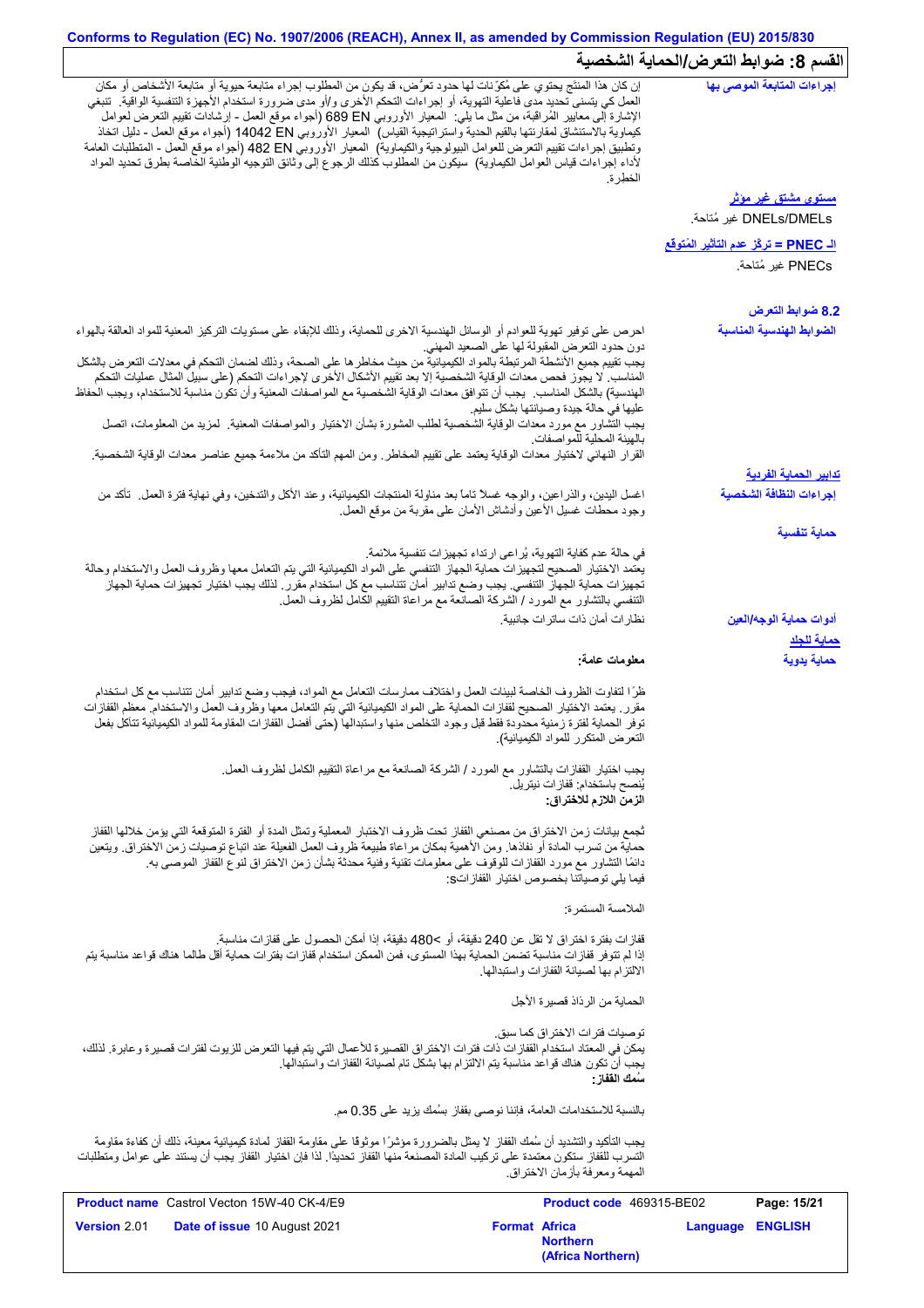| نفسم 8: صوابط التعرض الحماية السَّخصية |                                                                                                                                                                                                                                                                                                                                                                                                                                                                                                                                                                                                                                  |
|----------------------------------------|----------------------------------------------------------------------------------------------------------------------------------------------------------------------------------------------------------------------------------------------------------------------------------------------------------------------------------------------------------------------------------------------------------------------------------------------------------------------------------------------------------------------------------------------------------------------------------------------------------------------------------|
|                                        | كذلك قد يتنوع سُمك القفاز بناء على مُصنع القفاز ، ونوع القفاز وموديل القفاز ٍ لذا، يجب أخذ بيانات المصنع الفنية بالحسبان وذلك<br>لضمان القفاز الأكثر مناسبة للمهمة                                                                                                                                                                                                                                                                                                                                                                                                                                                               |
|                                        | ملاحظة: اعتمادًا على نوع النشاط قيد الممارسة، فإن القفازات ذات السُمك المختلف قد تكون مطلوبة لمهام مُحددة. على سبيل المثال:                                                                                                                                                                                                                                                                                                                                                                                                                                                                                                      |
|                                        | • قد يتطلب الأمر القفازات الرقيقة (بسُمك يبلغ 0.1 مم أو أقل) متى تطلب الأمر درجة من المهارة اليدوية والبراعة. ومع ذلك، فإن مثل<br>هذه القفازات ينتظر منها أن توفر الحماية لفترة قصيرة، وعادة ما تكون للاستخدام مرة واحدة ثم يجري                                                                                                                                                                                                                                                                                                                                                                                                 |
|                                        | • قد تبرز  الحاجة لقفاز ات أكثر سُمكًا (حتى 3 مم أو أكثر ) في حالة المخاطر  الميكانيكية (وكذلك الكيميائية)؛ أي متى كان هناك احتمال<br>للتأكل أو القشط أو الثقب.                                                                                                                                                                                                                                                                                                                                                                                                                                                                  |
| الجلد والجسم                           | استخدام الملابس الواقية يعتبر من الممارسات الجيدة في المجال الصناعي.<br>يجب انتقاء التجهيزات الشخصية الواقية للجسم بما يتفق والمهمة التي يجري القيام بها والمخاطر التي تنطوي عليها، كما يجب أن<br>يعتمدها أحد المختصين قبل التعامل مع هذا المنتج<br>بدلات العمل المصنوعة من القطن أو البوليستر/القطن توفر الحماية فقط من التلوث السطحي الخفيف الذي لا يصل إلى الجلد ٍ ويجب<br>غسل بدلات العمل بصفة منتظمة ¸ عندما تزداد خطورة تعرض الجلد للمواد (على سبيل المثال عند تنظيف المواد المنسكبة أو في حالة<br>وجود خطورة من تناثر الرذاذ)، فيجب ارتداء إزارات مقاومة للمواد الكيميائية و/أو أحذية وسترات غير منفذة للمواد الكيميائية. |
| <u>يتعين مراجعة المعايير :</u>         | حمابة تنفسية: 529 EN<br>قفازات: 374 EN .420 EN<br>حماية للعين: 166 EN<br>الترشيح نصف الوجهي: 149 EN<br>الترشيح نصف الوجهي ذي الصمام: 405 EN<br>قناع نصفي: 140 EN مرشح إضافي<br>قناع وجهي كامل: 136 EN مرشح إضـافي<br>مر شحات الجز ئيات: 143 EN<br>مر شحات الغاز / المشتركة: 14387 EN                                                                                                                                                                                                                                                                                                                                             |
| ضوابط التعرض البيني                    | ننصح بفحص الإنبعاثات الصادرة من أجهزة العمل والتهوية، للتأكد من استيفائها لمتطلبات قانون حماية البيئة في بعض الحالات، قد<br>يكون من الضروري استخدام أجهزة غسل الدُّخان، أو المُرشِّحات أو إجراء تعديلاتٍ هندسية للمُعِدَّات، كي يتسنى تقليل الانبعاثات إلى<br>مستويات مقبولة                                                                                                                                                                                                                                                                                                                                                     |

## القسم 9: الخصائص الفیز یائیة و الكیمیائیة

#### غیر متوفرة. لم یتم اختبارھا. سائل. غیر قابل للتطبیق. اعتمادًا على التركیب/معلومات عن المكونات.  $\leq 1$  $>1$  [Air = 1] <0.01 kPa (<0.075 mm Hg) [20°C (68°F)] غیر متوفرة. لم یتم اختبارھا. كھرمان. [فاتح] لیس ذو صلة/قابل للتطبیق بسبب طبیعة المنتج. اعتمادًا على التطایر المنخفض. غیر متوفرة. لم یتم اختبارھا. كأس مغلق: 205 °C) 401 ف) [جھاز بنسكي-مارتینز.] غیر متوفرة. لم یتم اختبارھا. لم یؤخذ بعین الحسبان الانفجاریة القائمة على اعتبارات توزان ھیكلیة والأكسجین. غیر قابل للتطبیق. المادة عبارة عن ھیدروكربون UVCB. إن الاختبارات القیاسیة لھذه الغایة مخصصة ومقصودة للمواد الفردیة ولیست مناسبة لھذه المادة المركبة. غیر قابل للتطبیق. اعتمادًا على الذوبانیة في الماء (غیر ذؤوب في الماء.). كینماتي: 107.6 mm<sup>2</sup>S/) 107.6 سنتي ستوك) عند 40 °C كینماتي: 14.6 إلى 15.2 mm<sup>2</sup>S/) 14.6 إلى 15.2 سنتي ستوك) عند 100 °C غیر متوفرة. لم یتم اختبارھا. لم یؤخذ بعین الحسبان التأكسد القائم على اعتبارات ھیكیلیة. **9.1 معلومات حول الخواص الكیمیائیة والفیزیائیة الأساسیة المظھر** لم یتلاحظ التحلل عند بلوغ نقطة الغلیان القصوى غیر قابل للتطبیق. على أساس الحالة المادیة. -36 °C C° 15 عند) g/cm³ 1>) m³/كجم 1000< غیر ذؤوب في الماء. **الحالة الفیزیائیة اللون الرائحة عتبة الرائحة الأس الھیدروجیني pH نقطة الانصھار/نقطة التجمد نقطة الغلیان الأوَّ لیة ونطاق الغلیان نقطة الإنسكاب نقطة الومیض معدل التبخر القابلیة للالتھاب (مادة صلبة، غاز) الضغط البخاري الكثافة النسبیة الكثافة البخاریة درجة حرارة الاشتعال الذاتي اللزوجة معامل تفریق الأوكتانول/الماء الحدود العلیا/الدنیا لقابلیة الاشتعال أو الانفجار الخواص الانفجاریة خواص مؤكسِدة درجة حرارة الانحلال الكثافة الذوبانیة (نیات)**

|                     | <b>Product name</b> Castrol Vecton 15W-40 CK-4/E9 |                      | <b>Product code</b> 469315-BE02      |                         | Page: 16/21 |
|---------------------|---------------------------------------------------|----------------------|--------------------------------------|-------------------------|-------------|
| <b>Version 2.01</b> | <b>Date of issue 10 August 2021</b>               | <b>Format Africa</b> | <b>Northern</b><br>(Africa Northern) | <b>Language ENGLISH</b> |             |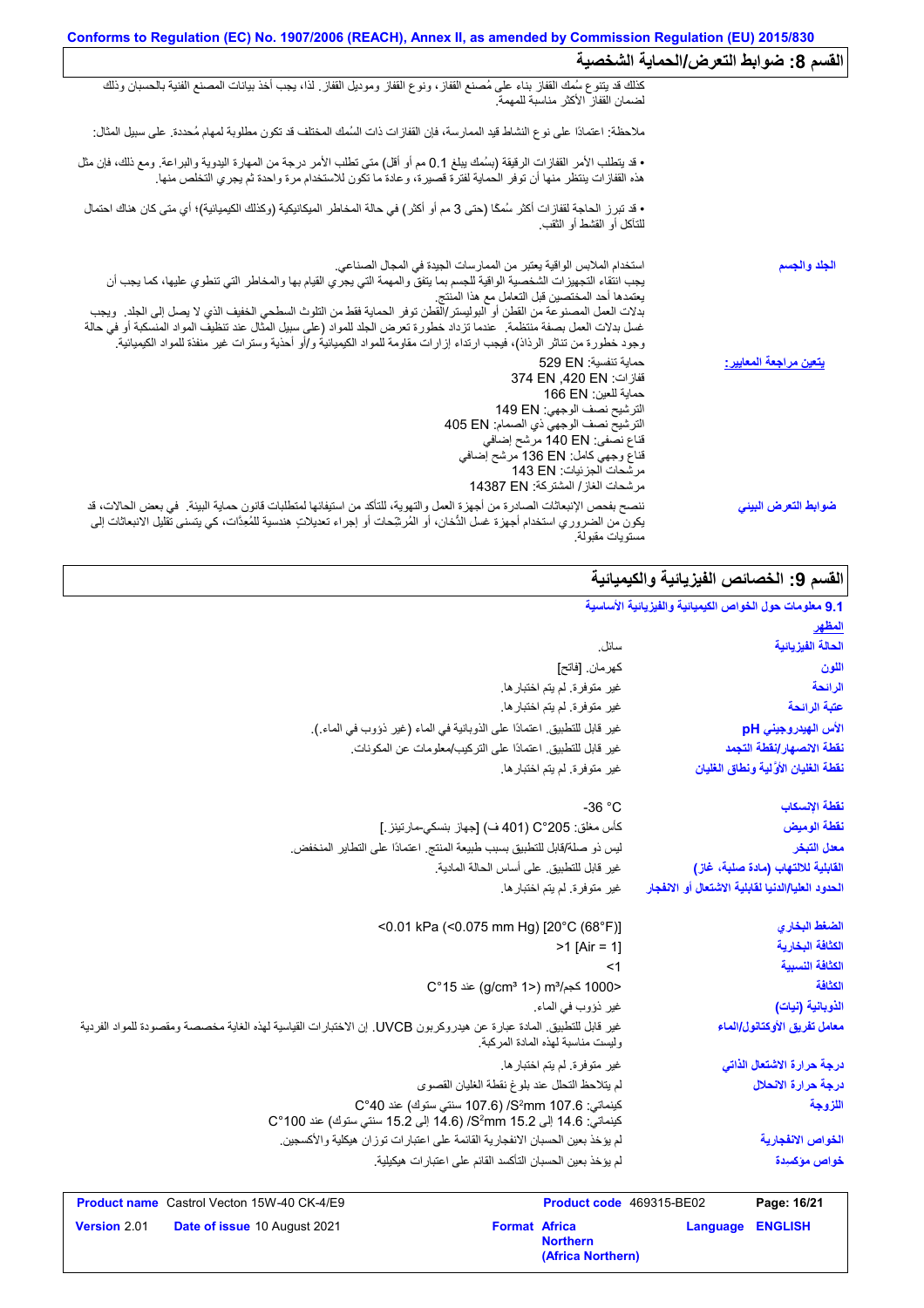## **9.2 المعلومات الأخرى**

لیس ھناك مزید من المعلومات.

| القسم 10: الثبات الكيميائي والقابلية للتفاعل |  |  |  |  |
|----------------------------------------------|--|--|--|--|
|----------------------------------------------|--|--|--|--|

| 10.1 التفاعلية                | لا تتاح بيانات اختبار أخرى معينة لهذا المنتج   ارجع إلى الظروف التي يجب تجنبها والمواد غير المتوافقة لمزيد من المعلومات ِ |
|-------------------------------|---------------------------------------------------------------------------------------------------------------------------|
| 10.2 الثبات الكيميائي         | المُنتَج ثابت                                                                                                             |
| 10.3 إمكانية التفاعلات الخطرة | لن تحدث تفاعلات خطرة في ظروف التخزين والاستخدام العادية.<br>لن تحدث بلمرة خطرة في ظروف التخزين والاستخدام العادية.        |
| 10.4 الظروف التي ينبغي تجنبها | يجب تجنب جميع مصادر الاشتعال الممكنة (شرر أو لهب).                                                                        |
| 10.5 المواد غير المتوافقة     | نتفاعل أو غير متطابقة مع المواد الذالية: مواد مؤكسدة                                                                      |
| 10.6 نواتج الانحلال الخطرة    | في ظروف التخزين والاستخدام العادية، من غير المنتظر أن تتولَّد نواتج تحلل خطِرة.                                           |

# القسم **11:** المعلومات السمومية

|  |  |  | 11.1 معلومات حول الآثار السمية |  |  |
|--|--|--|--------------------------------|--|--|
|--|--|--|--------------------------------|--|--|

|                                                                                     |                     |                    |                                            |                                   | <u>تقديرات الس</u> مية الحادة                   |
|-------------------------------------------------------------------------------------|---------------------|--------------------|--------------------------------------------|-----------------------------------|-------------------------------------------------|
| اسم المُكوّن/المنتَج                                                                | بالفم (مج ا<br>كجم) | جلدي (مج ا<br>كجم) | الاستنشاق<br>(الغازات) (جزء<br>من المليون) | الاستنشاق<br>(الأبخرة) (مج<br>لتر | الاستنشاق<br>(الأغبرة<br>والضباب) (مج<br>ا لتر) |
| ثنائي الزنك[O-(6-ميثيل هيبتايل)] ثنائي[O-(بوتايل ثانوي)] ثنائي<br>(ثنائي ثيوفوسفات) | 2500                | N/A                | N/A                                        | N/A                               | N/A                                             |

**معلومات عن سُبُل التعرض المرجحة** سُبُل الدخول المُرتقَبَة: جلدي, استنشاق<sub>.</sub>

| <u>آثار صحية حادة كام</u> نة |                                                     |                                                                                                     |                                                                                                                                                                                                                                                                                                                                                              |
|------------------------------|-----------------------------------------------------|-----------------------------------------------------------------------------------------------------|--------------------------------------------------------------------------------------------------------------------------------------------------------------------------------------------------------------------------------------------------------------------------------------------------------------------------------------------------------------|
| استنشاق                      |                                                     | استتشاق الأبخرة في الظروف المحيطة لا يمثِّل مشكلة في المعتاد، وذلك لانخفاض ضغط الأبخرة.             |                                                                                                                                                                                                                                                                                                                                                              |
| الابتلاع                     |                                                     | لا توجد تأثيرات شديدة أو مخاطر حرجة معروفة.                                                         |                                                                                                                                                                                                                                                                                                                                                              |
| ملامسة الجلد                 |                                                     | يزيل دهون الجلد. قد تسبب جفاف الجلد وتهيُّجه.                                                       |                                                                                                                                                                                                                                                                                                                                                              |
| ملامسة العين                 |                                                     | غير مصنف كمهيج للعينين. بناءً على البيانات المتاحة لهذه المادة أو المواد المعنية.                   |                                                                                                                                                                                                                                                                                                                                                              |
|                              | أعراض متعلقة بالخواص السمية والكيميانية والفيزيانية |                                                                                                     |                                                                                                                                                                                                                                                                                                                                                              |
| استنشاق                      |                                                     | ليست هناك بيانات معينة                                                                              |                                                                                                                                                                                                                                                                                                                                                              |
| الابتلاع                     |                                                     | ليست هناك بيانات معينة                                                                              |                                                                                                                                                                                                                                                                                                                                                              |
| ملامسة الجلد                 |                                                     | الأعراض الضائرة قد تشمل ما يلي:<br>تهيج<br>الجفاف<br>التشقق                                         |                                                                                                                                                                                                                                                                                                                                                              |
| ملامسة العين                 |                                                     | ليست هناك بيانات معينة.                                                                             |                                                                                                                                                                                                                                                                                                                                                              |
|                              |                                                     | التأثيرات المتأخرة والفورية وكذلك التأثيرات المزمنة نتيجة للتعرض القصير والطويل الأمد               |                                                                                                                                                                                                                                                                                                                                                              |
| استنشاق                      |                                                     | التعرض الزائد لاستنشاق الجزيئات المتطايرة في الهواء أو الإيروسولات قد يتسبب في تهيج الجهاز التنفسي. |                                                                                                                                                                                                                                                                                                                                                              |
| الابتلاع                     |                                                     | ابتلاع كميات كبيرة يمكن أن يؤدي إلى الغثيان والإسهال.                                               |                                                                                                                                                                                                                                                                                                                                                              |
| ملامسة الجلد                 |                                                     |                                                                                                     | الملامسة بشكل متكرر أو لفترات طويلة يمكن أن تتسبب في إزالة الدهون من الجلد وتتسبب في تهيجات وتشققات و/أو التهابات جلدية.                                                                                                                                                                                                                                     |
| ملامسة العين                 |                                                     | هناك خطورة محتملة من حدوث لسعة عابرة أو احمر ار عابر في حالة حدوث ملامسة العين بشكل عرضي.           |                                                                                                                                                                                                                                                                                                                                                              |
| آثار صحية مزمنة كامنة        |                                                     |                                                                                                     |                                                                                                                                                                                                                                                                                                                                                              |
| علمة                         |                                                     | زيوت المحركات المستعملة                                                                             | نواتج الاحتراق التي تنتج من تشغيل محركات الاحتراق الداخلي تلوث زيت المحرك أثناء الاستخدام.  وقد يحتوي زيت المحرك<br>المستعمل على مكونات خطيرة من الممكن ان تتسبب في سرطان الجلد.  لذلك يجب تجنب ملامسة جميع أنواع وماركات زيوت<br>المحركات المستعملة بشكل متكرر أو لفترات طويلة، ويجب الإلتزام بالمواصفات القياسية العالية للنظافة الصحية على مستوى الأفراد. |
| السرطنة                      |                                                     | لا توجد تأثيرات شديدة أو مخاطر حرجة معروفة.                                                         |                                                                                                                                                                                                                                                                                                                                                              |
| التأثير على الجينات          |                                                     | لا توجد تأثيرات شديدة أو مخاطر حرجة معروفة.                                                         |                                                                                                                                                                                                                                                                                                                                                              |
| التأثيرات النمائية           |                                                     | لا توجد تأثيرات شديدة أو مخاطر حرجة معروفة.                                                         |                                                                                                                                                                                                                                                                                                                                                              |
| Page: 17/21                  |                                                     | Product code 469315-BE02                                                                            | <b>Product name</b> Castrol Vecton 15W-40 CK-4/E9                                                                                                                                                                                                                                                                                                            |
| <b>ENGLISH</b>               | Language                                            | <b>Format Africa</b><br><b>Northern</b><br>(Africa Northern)                                        | Date of issue 10 August 2021                                                                                                                                                                                                                                                                                                                                 |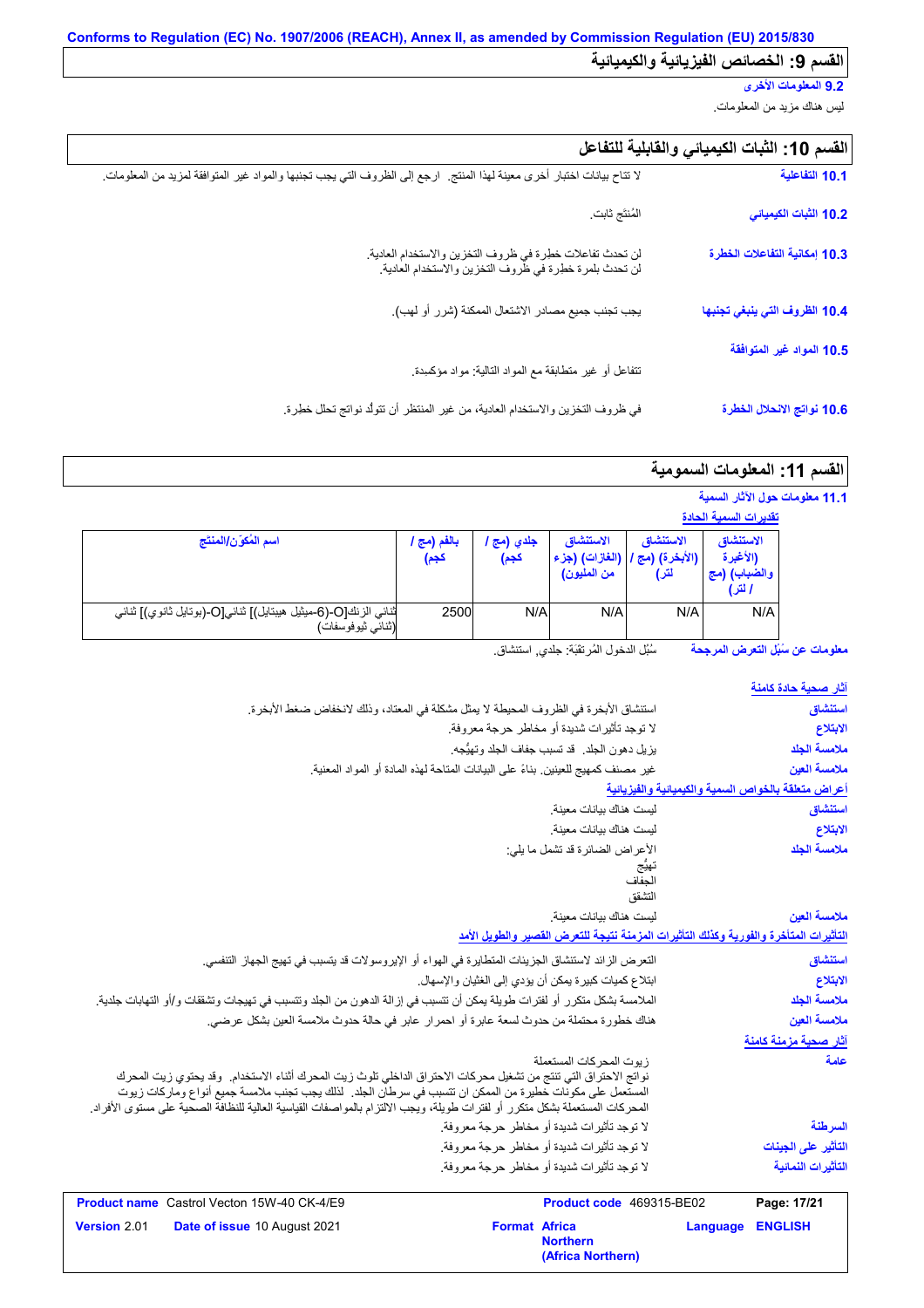**القسم :11 المعلومات السمومیة**

**التأثیرات الخصوبیة** لا توجد تأثیرات شدیدة أو مخاطر حرجة معروفة.

## **القسم :12 المعلومات الإیكولوجیة**

**12.1 السمیة الأخطار البیئیة**

غیر مُصنَّفة كمادة خطِرة

## **12.2 الثبات والتحلل** یُتوقع أن یكون قابلاً للتحلل الحیوي.

**12.3 القدرة على التراكم الأحیائي**

لایُتوقع أن یتراكم ھذا المنتَج حیویاً في البیئة من خلال السلاسل الغذائیة.

#### **12.4 القابلیة على التحرك عبر التربة** غیر متوفرة. **مُعامل تقاسم التربة/الماء (Koc(**

المواد المنسكبة یمكن أن تتوغل في التربة وتتسبب في تلوث المیاه الجوفیة. **التحركیة**

### **12.5 نتائج مأخوذة من تقییم الـ PBT) البقاء والسمیة والتراكم البیولوجي) والـ vPvB) البقاء الشدید والتراكم البیولوجي الشدید)**

المنتج لا يُلبي معايير ثبات المواد والتراكمية الأحيائية والسمية PBT أو معايير شدة الثتراكمية الأحيائية وفق لائحة المجلس الأوروبي رقم 1907/2006، الملحق XIII. This mixture does not contain any substances that are assessed to be a PBT or a vPvB.

#### قد تتسبب السوائل المنسكبة في تكوین طبقة على أسطح الماء، وقد تتسبب في ضرر مادي للكائنات الحیة. وقد یتم إعاقة نقل الإكسجین أیضًا. **12.6 التأثیرات الضارة الأخرى معلومات بیئیة أخرى**

## القسم 13: الاعتبارات المتعلقة بتصريف المواد والتخلص من**ه**ا

نعم.

## **13.1 طرق مُعالجة النفایة المُنتَج**

**طرق التخلص السلیم من النفایة**

إذا أمكن، قم بتحضیر المنتج لإعادة تدویره. یجب أن یتم التخلص من المواد بمعرفة شخص معتمد / جھة معتمدة للتخلص من النفایات وفقًا للقواعد المحلیة.

**نفایة خطِرة**

## **قائمة النفایات الأوروبیة (EWC(**

| المعينان الثقاب<br>. <b></b>        | $-$     |
|-------------------------------------|---------|
| زيوت أخرى للتزليق وللمحركات والتروس | $0208*$ |

| ومع ذلك فإن الخروج عن الاستخدام المعد والمقصود بداية و/أو وجود أي مواد ملوثة محتملة قد يتطلب من المستخدم النهائي وضع وتعيين كود بديل للتخلص من النفايات                                                                                                                                                                                                                                                                                                              |                              |
|----------------------------------------------------------------------------------------------------------------------------------------------------------------------------------------------------------------------------------------------------------------------------------------------------------------------------------------------------------------------------------------------------------------------------------------------------------------------|------------------------------|
|                                                                                                                                                                                                                                                                                                                                                                                                                                                                      | التغليف                      |
| إذا أمكن، قم بتحضير المنتج لإعادة تدويره. يجب أن يتم التخلص من المواد بمعرفة شخص معتمد / جهة معتمدة للتخلص من النفايات<br>وفقًا للقواعد المحلية.                                                                                                                                                                                                                                                                                                                     | طرق التخلص السليم من النفاية |
| لابد أن يجري التخلص من هذا المنتج وحاويته بطريقة آمنة.  ينبغي الحذر عند مناولة الحاويات المُفرَّ غة التي لم ثنظف ولم ثغسل.  قد<br>تظل بعض رواسب المنتج عالقة بالحاويات الفارغة أو فمصانها. تَّمثل الأوعية الفارغة أحد مخاطر الحريق ذلك أنها قد تحتوي بقايا<br>وأبخرة منتج قابل للاشتعال. لذا يُحظر لحام الأو عية الفارغة أو لحمها بالقصدير أو بالنحاس.   تجنب تناثر المادة المنسكبة وجريانها<br>السطحي ووصولها إلى التربة و المجاري المائية والبالوعات ومجاري الصرف. | الاحتياطات الخاصة            |
| اللجنة EU/2014/955<br>التوجيه EC/2008/98                                                                                                                                                                                                                                                                                                                                                                                                                             | المراجع                      |

## **القسم :14 المعلومات المتعلقة بالنقل**

| <b>IATA</b>                                       | <b>IMDG</b>                  | <b>ADN</b> | <b>ADR/RID</b>                                                           |                                               |
|---------------------------------------------------|------------------------------|------------|--------------------------------------------------------------------------|-----------------------------------------------|
| غير مقننة.                                        | غير مقننة.                   | غير مقننة. | غير مقننة.                                                               | 14.1 رقم الأمم المتحدة                        |
|                                                   |                              |            |                                                                          | 14.2 اسم الشحن الصحيح<br>الخاص بالأمم المتحدة |
|                                                   |                              |            |                                                                          | 14.3 فَنَةَ/فَنات مخاطر<br>النقل              |
| <b>Product name</b> Castrol Vecton 15W-40 CK-4/E9 |                              |            | Product code 469315-BE02                                                 | Page: 18/21                                   |
| Version 2.01                                      | Date of issue 10 August 2021 |            | <b>Format Africa</b><br>Language<br><b>Northern</b><br>(Africa Northern) | <b>ENGLISH</b>                                |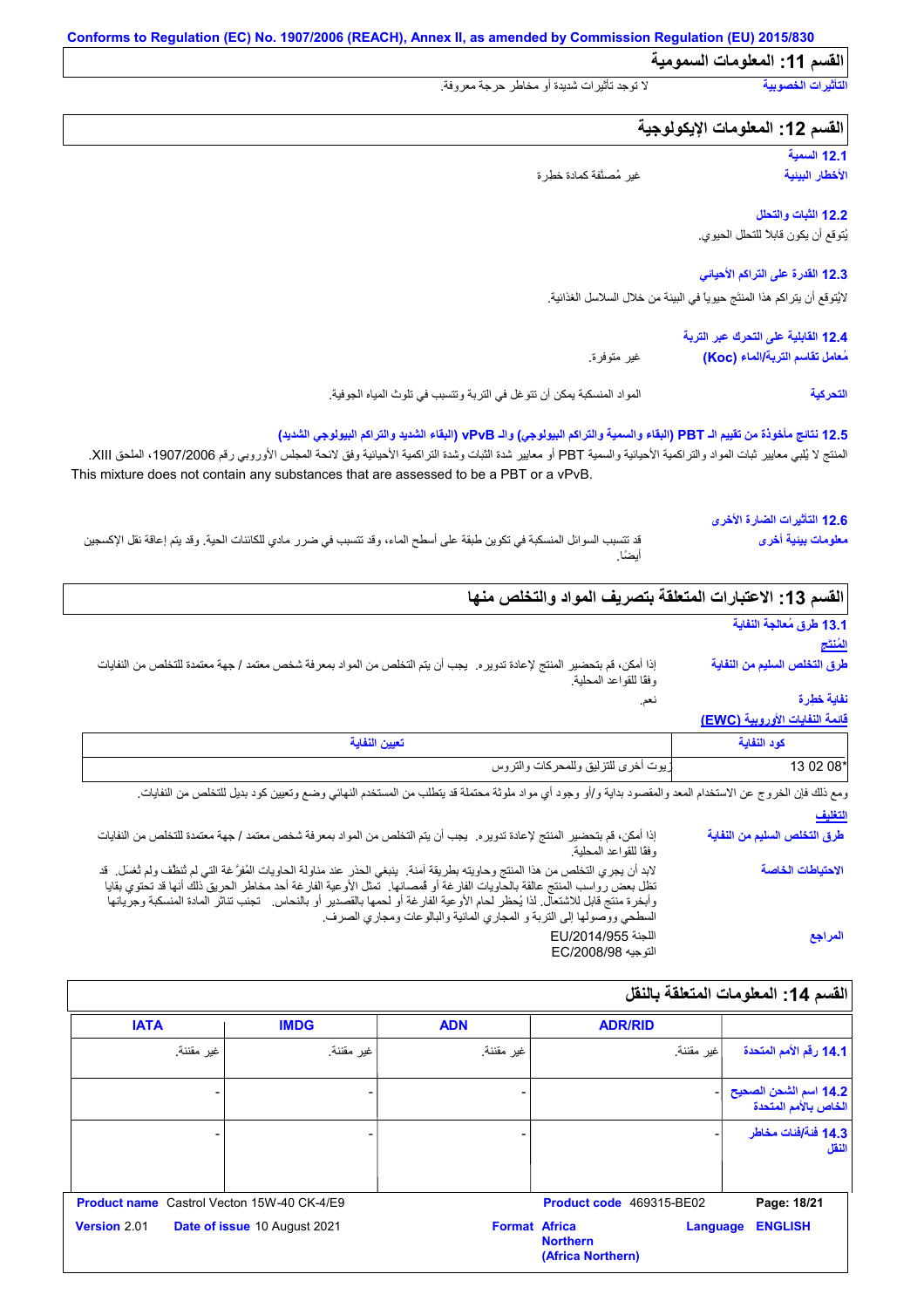| القسم 14: المعلومات المتعلقة بالنقل |  |  |  |  |  |  |  |
|-------------------------------------|--|--|--|--|--|--|--|
| 14.4 مجموعة التعبنة                 |  |  |  |  |  |  |  |
| 14.5 الأخطار البينية                |  |  |  |  |  |  |  |
| معلومات إضافية                      |  |  |  |  |  |  |  |

غیر متوفرة.

**14.6 احتیاطات خاصة للمُستخدم**

غیر متوفرة. **14.7 النقل سائباً بحسب اتفاقیات المنظمة البحریة الدولیة (IMO(**

# **القسم :15 المعلومات التنظیمیة**

|                                                                                                              | 15.1 تشريع/لوائح السلامة والصحة والبيئة الخاصة بالمادة أو الخليط |
|--------------------------------------------------------------------------------------------------------------|------------------------------------------------------------------|
| تنظيم (المجلس الأوروبي) رقم 1907/2006 (تسجيل الكيماويات وتقييمها وترخيصها REACH)                             |                                                                  |
|                                                                                                              | المُلحق الرابع عشر؛ قائمة المواد الخاضعة للترخيص                 |
|                                                                                                              | المُلحق الرابع عشر                                               |
|                                                                                                              | لم يُدرِ ج أيٌّ من المكونات.                                     |
|                                                                                                              | <u>مواد مُقلقة للغاية</u>                                        |
|                                                                                                              | لم يُدرِ ج أيٌّ من المكونات.                                     |
|                                                                                                              | <mark>لوائح أخرى</mark>                                          |
| تقوم الشركة، كما هو موضح في القسم 1، ببيع هذا المنتَج في الاتحاد الأوروبي وفقًا لمتطلبات هيئة REACH الحالية. | الوضع وفق REACH (النظام                                          |
|                                                                                                              | المتعلق بتسجيل وتقييم وترخيص                                     |
|                                                                                                              | المواد الكيماوية)                                                |
| مُكوّزن واحد علىي الأقل غير مُدرَ ج                                                                          | قائمة الولايات المتحدة (8b TSCA)                                 |
| مُكوِّن واحد على الأقل غير مُدرَ ج                                                                           | مخزون أستراليا (AICS)<br>قائمة كندا                              |
| مُكوِّن واحد على الأقل غير مُدرَ ج                                                                           |                                                                  |
| مُكوِّن واحد على الأقل غير مُدرَ ج                                                                           | قائمة الصين (IECSC)                                              |
| مُكوِّن واحد على الأقل غير مُدرَ ج                                                                           | فَائِمة اليابان (ENCS)                                           |
| كافة المُكوِّ نات مُدرِ جة بالقائمة أو مُستثناة منها.                                                        | قائمة كوريا (KECI)                                               |
| مُكوِّن واحد على الأقل غير مُدرَج.                                                                           | قائمة الفلبين (PICCS)                                            |
| مُكوِّن واحد على الأقل غير مُدرَ ج                                                                           | مخزون تايوان من المواد الكيميائية<br>(TCSI)                      |
|                                                                                                              | مواد مستنفدة للأوزون (EU/1005/2009)                              |
|                                                                                                              | لم تر د بالقائمة.                                                |
|                                                                                                              | الموافقة المسبقة عن علم (PIC) (EU/649/2012)                      |
|                                                                                                              | لم تر د بالقائمة.                                                |
|                                                                                                              | <u>توجيه سيفيسو</u>                                              |
|                                                                                                              | هذا المنتج لا يحكمه التوجيه سيفيسو .                             |
|                                                                                                              | اللوائح الوطنية                                                  |
|                                                                                                              | <u>فرنسا</u>                                                     |
|                                                                                                              | 15.2 تقييم مأمونية الكيماويات                                    |

تم إجراء تقییم سلامة كیمیائیة لواحدة أو أكثر من مواد ھذا المزیج. لم یتم إجراء تقییم سلامة كیمیائیة لھذا المزیج نفسھ.

|                                                                                               |                                                                          |                                           |          | القسم 16: المعلومات الأخرى |
|-----------------------------------------------------------------------------------------------|--------------------------------------------------------------------------|-------------------------------------------|----------|----------------------------|
| الـ ADN = اللوائح الأوروبية الخاصة بالنقل الدولي للبضائع الخطيرة عبر المجاري المائية الداخلية |                                                                          |                                           |          | الاختصار ات                |
|                                                                                               | الـ ADR = الإتفاقية الأوروبية المتعلقة بنقل البضائع الخطير ة الدولي براً |                                           |          |                            |
|                                                                                               |                                                                          | ATE = تقدبر   السمبة الحادة               |          |                            |
|                                                                                               |                                                                          | الـ BCF = مُعامل التركز الحيوي            |          |                            |
|                                                                                               |                                                                          | CAS = خدمة الملخصات الكىمىائية            |          |                            |
| CLP = تنظيم التصنيف والتوسيم والتعبئة [لائحة (EC) رقم 1272/2008]                              |                                                                          |                                           |          |                            |
|                                                                                               |                                                                          | الـ CSA = تقبيم السلامة الكيماوية         |          |                            |
|                                                                                               |                                                                          | الـ CSR = تقرير السلامة الكيماوية         |          |                            |
|                                                                                               |                                                                          | الـ DMEL = مستوى التأثير  الأدنى المُشتَق |          |                            |
|                                                                                               |                                                                          |                                           |          |                            |
| <b>Product name</b> Castrol Vecton 15W-40 CK-4/E9                                             |                                                                          | <b>Product code</b> 469315-BE02           |          | Page: 19/21                |
| <b>Version 2.01</b><br><b>Date of issue 10 August 2021</b>                                    | <b>Format Africa</b>                                                     |                                           | Language | <b>ENGLISH</b>             |
|                                                                                               |                                                                          | <b>Northern</b>                           |          |                            |
|                                                                                               |                                                                          | (Africa Northern)                         |          |                            |
|                                                                                               |                                                                          |                                           |          |                            |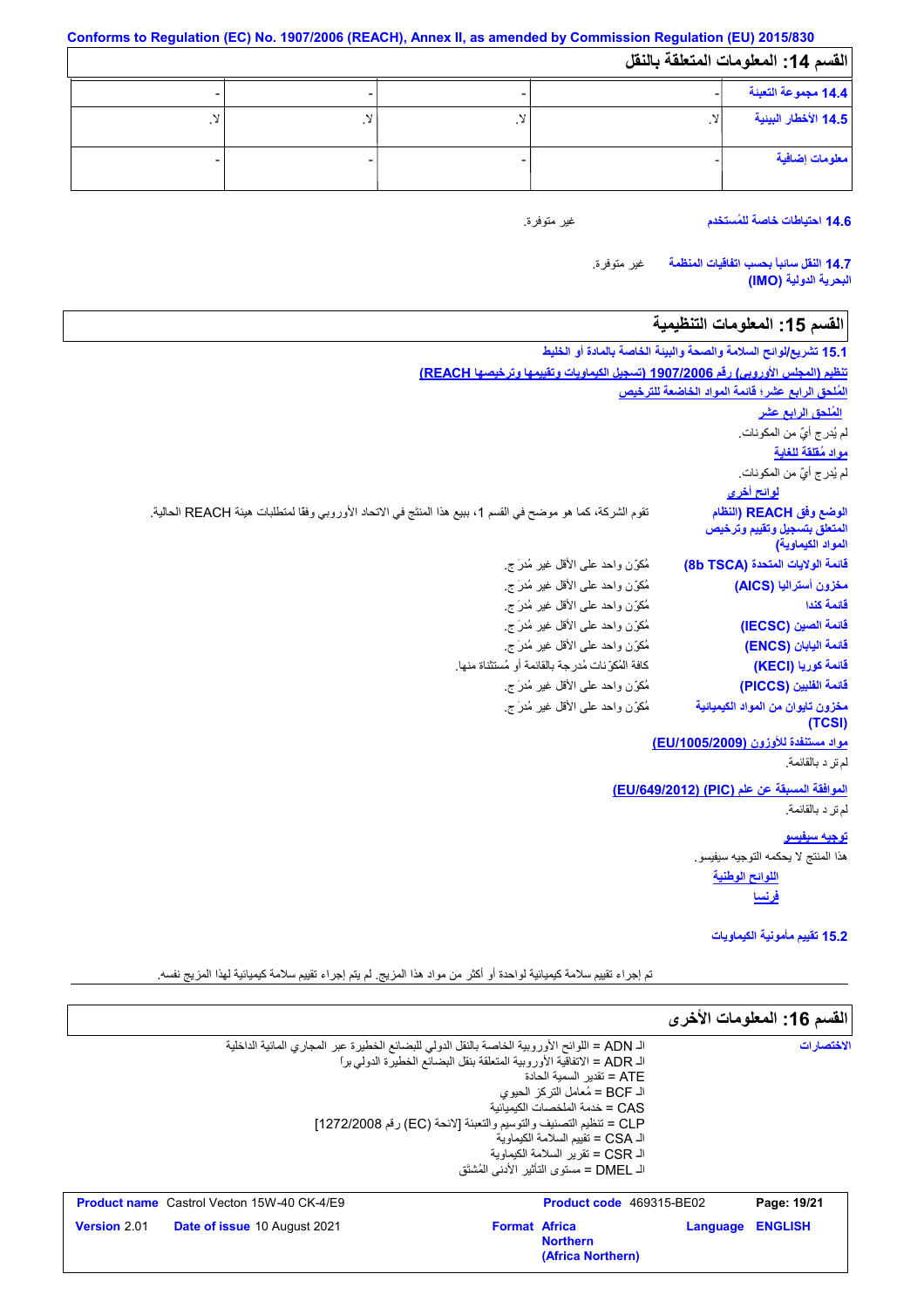# القسم 16: المعلومات الأخر<sub>ى</sub>

الـ DNEL = مستوى عدم التأثیر المُشتق EINECS = القائمة الأوروبیة للمواد الكیمیائیة المتوفرة تجاریا ES = سیناریو التعرض بیان EUH = بیان الأخطار الخاصة بتنظیم التصنیف والتوسیم والتعبئة EWC = فھرس النفایة الأوروبیة GHS = النظام المتوافق عالمیاً لتصنیف وتوسیم المواد الكیمیائیة الـ IATA = رابطة النقل الجوي الدولي الـ IBC = حاویة سوائب وسیطة الـ IMDGا = البحریة الدولیة للبضائع الخطِرة LogPow = لوغاریتم معامل تجزئة الأوكتانول/الماء الـ MARPOL = المُعاھدة الدولیة لمنع التلوث الناجم عن السفن، 1973 المُعدَّلة بموجب بروتوكول .1978 ("ماربول" = التلوث البحري) OECD = منظمة التعاون الأقتصادي والتنمیة PBT = باقیة وسامة ومتراكمة بیولوجیا الـ PNEC = تركُّز عدم التأثیر المُتوقَّع REACH = التنظیم المتعلق بتسجیل وتقییم وترخیص المواد الكیماویة [نظام (المفوضیة الأوروبیة) رقم 1907/2006] RID = التنظیمات الدولیة لحمل البضائع الخطرة عبر السكك الحدیدیة RRN = رقم التسجیل في التنظیم المتعلق بتسجیل وتقییم وترخیص المواد الكیماویة (REACH( SADT = درجة حرارة التحلل المتسارع ذاتیاً SVHC = مواد مثیرة لقلق شدید RE-STOT = السمیة الموجھة إلى عضو مستھدف- عند تكرار التعرض SE-STOT = السمیة الموجھة إلى عضو مستھدف - عند التعرض لمرة واحدة TWA = المتوسط الزمني المرجح UN = الأمم المتحدة UVCB = مادة ھیدْرُوكَرْ بُونیة مركبة الـ VOC = مُركب عضوي مُتطایر vPvB = شدید البقاء وشدید التراكم البیولوجي .<br>متنوع = قد يحتوي على واحد أو أكثر من المكّونات التالية 64741-887 / RRN ,64741-88-4 / 64741-89-5 .01-6474 / /64741-96-4 ,01-2119487081-40 RRN / 64741-95-3 ,01-2119487067-30 RRN / 64742-44-5 ,01-2119488707-21 RRN / 64742-01-4 ,01-2119483621-38 RRN / 64742-53-6 ,01-2119467170-45 RRN / 64742-52-5 ,64742-45-6 ,01-2119985177-24 RRN / 64742-55-8 ,01-2119484627-25 RRN / 64742-54-7 ,01-2119480375-34 RRN / 64742-57-0 ,01-2119480132-48 RRN / 64742-56-9 ,01-2119487077-29 RRN ,64742-63-8 ,01-2119480472-38 RRN / 64742-62-7 ,64742-58-1 ,01-2119489287-22 RRN / 72623-85-9 ,01-2119487080-42 RRN / 64742-70-7 ,01-2119471299-27 RRN / 64742-65-0 / 72623-87-1 ,01-2119474878-16 RRN / 72623-86-0 ,01-2119555262-43 RRN 01-2119474889-13 RRN

**الإجراء المُستخدم لاشتقاق التصنیف بحسب تنظیم (المفوضیة الأوروبیة) رقم 1272/2008 [النظام المتوائم عالمیاً (GHS(/التصنیف والوسم والتعبئة (CLP[(**

| التبرير                                                                              | التصنيف                                                                                                                                                                                                                                                                            |                      |  |
|--------------------------------------------------------------------------------------|------------------------------------------------------------------------------------------------------------------------------------------------------------------------------------------------------------------------------------------------------------------------------------|----------------------|--|
|                                                                                      |                                                                                                                                                                                                                                                                                    | غير مُصنَّفة.        |  |
| H304<br>H315<br>H318<br>H411<br>H413                                                 | نص بيانات الأخطار المُختصرة كاملاً<br>قد يكون مميناً إذا ابتلع ودخل المسالك الهوائية<br>يسبب تهيج الجلد<br>يسبب تلفأ شديدأ للعين<br>سمي للحياة المائية مع تأثيرات طويلة الأمد.<br>قد يسبب للحياة المائية تأثيرات ضارة طويلة الأمد                                                  |                      |  |
| Aquatic Chronic 2<br>Aquatic Chronic 4<br>Asp. Tox. 1<br>Eye Dam. 1<br>Skin Irrit. 2 | الخطورة البيئية المائية (طويلة الأمد) - الفئة 2<br>نص التصنيفات كاملأ [التصنيف والوسم<br>الخطور ة البيئية المائية (طويلة الأمد) - الفئة 4<br>والتعبنة (CLP)/ النظام المتوائم<br>خطر السمبة بالشفط - الفئة 1<br>تلف العين الشديد/تهيّج العين - الفئة 1<br>تأكل/تهيج الجلد - الفئة 2 | عالمياً (GHS) [      |  |
|                                                                                      |                                                                                                                                                                                                                                                                                    | <u>السيرة</u>        |  |
|                                                                                      | تاريخ الإصدار / تاريخ المراجعة<br>10/08/2021.                                                                                                                                                                                                                                      | تاريخ الإصدار السابق |  |
|                                                                                      | <b>Product Stewardship</b>                                                                                                                                                                                                                                                         | من إعداد             |  |

**تشیر إلى معلومات تم تغییرھا مقارنةً بالنسخة التي سبق إصدارھا.**

## **ملاحظة للقاريء الكریم**

تم اتخاذ جمیع الخطوات المعقولة لضمان دقة نشرة البیانات هذه والمعلومات المتعلقة بالصحة والأمان والبیئة حسب البیانات الموضحة أدناه. لا یوجد ضمان أو تفویض، صریح أو ضمني، بشأن دقة أو اكتمال البیانات والمعلومات الواردة في نشرة البیانات ھذه.

تسري البیانات والنصائح المعطاة في حالة بیع المنتج للتطبیق المنكور التكبات الملائد المنتج في غیر التطبیق المذكور أو التطبیقات المذكورة دون طلب المشورة من شركة BP Group.

یجب على المستخدم تقییم ھذا المنتج واستخدامھ بشكل آمن بما یتوافق مع جمیع القوانین والتشریعات المعمول بھا. لا تتحمل شركة BP Group أیة مسؤولیة عن أي ضرر أو إصابة تنتج عن الاستخدام، أو أي استخدام آخر بخلاف استخدام المنتج المذكور للخامة، أو عن التوصيات، أو المخاطر المتأصلة في طبیعة الخامة. القائمون بشراء المنتج لتوریده إلى طرف ثالث للاستخدام في العمل علیهم اتخاذ جمیع الخطوات اللازمة للتأكد من أن أي شخص یستخدم المنتج یكون على درایة بالمعلومات الواردة في هذه النشرة. یجب على أصحاب العمل إبلاغ الموظفین لدیھم وغیرھم من الأشخاص المعنیین بالمخاطر الموضحة في ھذه النشرة وعن الاحتیاطات الواجب اتخاذھا. یمكنك الاتصال بشركة

| <b>Product name</b> Castrol Vecton 15W-40 CK-4/E9 |                                     | <b>Product code</b> 469315-BE02 |                                      | Page: 20/21             |  |
|---------------------------------------------------|-------------------------------------|---------------------------------|--------------------------------------|-------------------------|--|
| <b>Version 2.01</b>                               | <b>Date of issue 10 August 2021</b> | <b>Format Africa</b>            | <b>Northern</b><br>(Africa Northern) | <b>Language ENGLISH</b> |  |